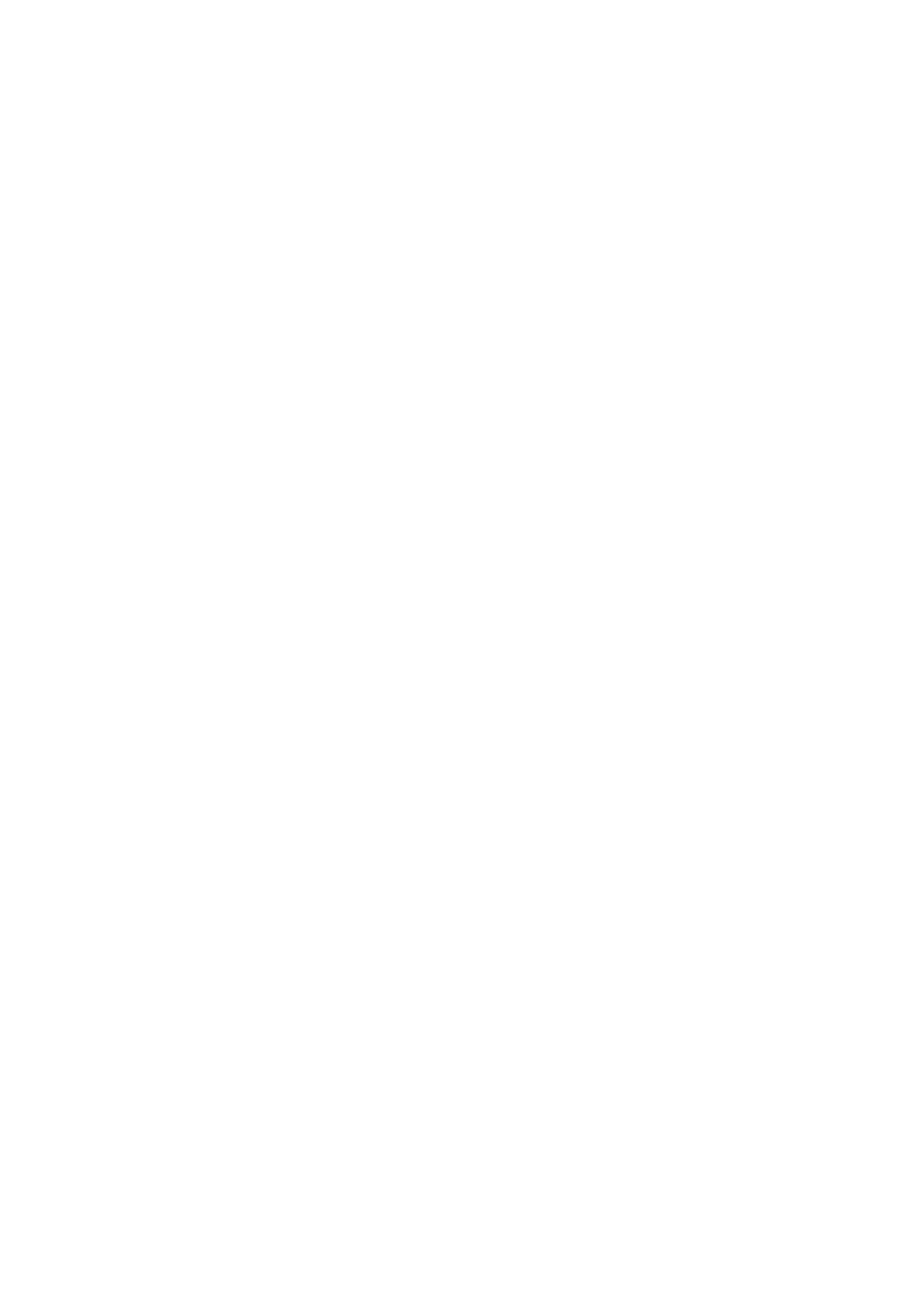# **PROPOSAL FOR INCLUSION OF SPECIES ON THE APPENDICES OF THE CONVENTION ON THE CONSERVATION OF MIGRATORY SPECIES OF WILD ANIMALS**

**A. PROPOSAL:** To list the polar bear, *Ursus maritimus,* on CMS Appendix **II**

#### **B. PROPONENT:** Norway

# **C. SUPPORTING STATEMENT**

**1. Taxon**

| 1.1 | <b>Classis:</b>       | Mammalia                       |                          |
|-----|-----------------------|--------------------------------|--------------------------|
| 1.2 | Ordo:                 | Carnivora                      |                          |
| 1.3 | <b>Family:</b>        | Ursidae                        |                          |
| 1.4 | <b>Genus/Species:</b> | Ursus maritimus (Phipps, 1774) |                          |
| 1.5 | Common name(s):       | English:                       | Polar bear               |
|     |                       | French:                        | Ours blanc, ours polaire |
|     |                       | Spanish:                       | Oso polar                |
|     |                       | Norwegian:                     | Isbjørn                  |
|     |                       | Russian:                       | Bélyj medvédj, oshkúj    |
|     |                       | Chukchi:                       | Umka                     |
|     |                       | Inuit:                         | Nanoq, nanuq             |
|     |                       | Yupik:                         | Nanuuk                   |

#### **2. Biological data**

#### 2.1 Distribution

Polar bears, *Ursus maritimus*, are unevenly distributed throughout the ice-covered waters of the circumpolar Arctic, in 19 subpopulations, within five range States: Canada, Denmark (Greenland), Norway, Russian Federation, and the United States. Geographically, polar bears occur in the Chukchi and Beaufort Seas north of Alaska, throughout the East Siberian, Laptev, and Kara Seas of Russia and the Barents Sea of northern Europe. They are found in the northern part of the Greenland Sea, and in Baffin Bay, which separates Canada and Greenland, as well as through most of the Canadian Arctic Archipelago and the southeastern Arctic of Canada (Amstrup 2003).

Polar bear distribution is limited by the southern extent of, as well as the total amount, composition, and type of, sea-ice. Distribution and composition of Arctic sea-ice is pivotal for their survival. Although some subpopulations occur in the permanent multi-year pack ice of the central Arctic basin, polar bears are most common in the annual ice over the continental shelf and inter-island archipelagos that surround the polar basin (Laidre, Stirling et al. 2008; Amstrup et al. 2008; Durner, Douglas et al. 2009; York 2010). Over most of their range, polar bears remain on the sea-ice year-round or visit land only for short periods.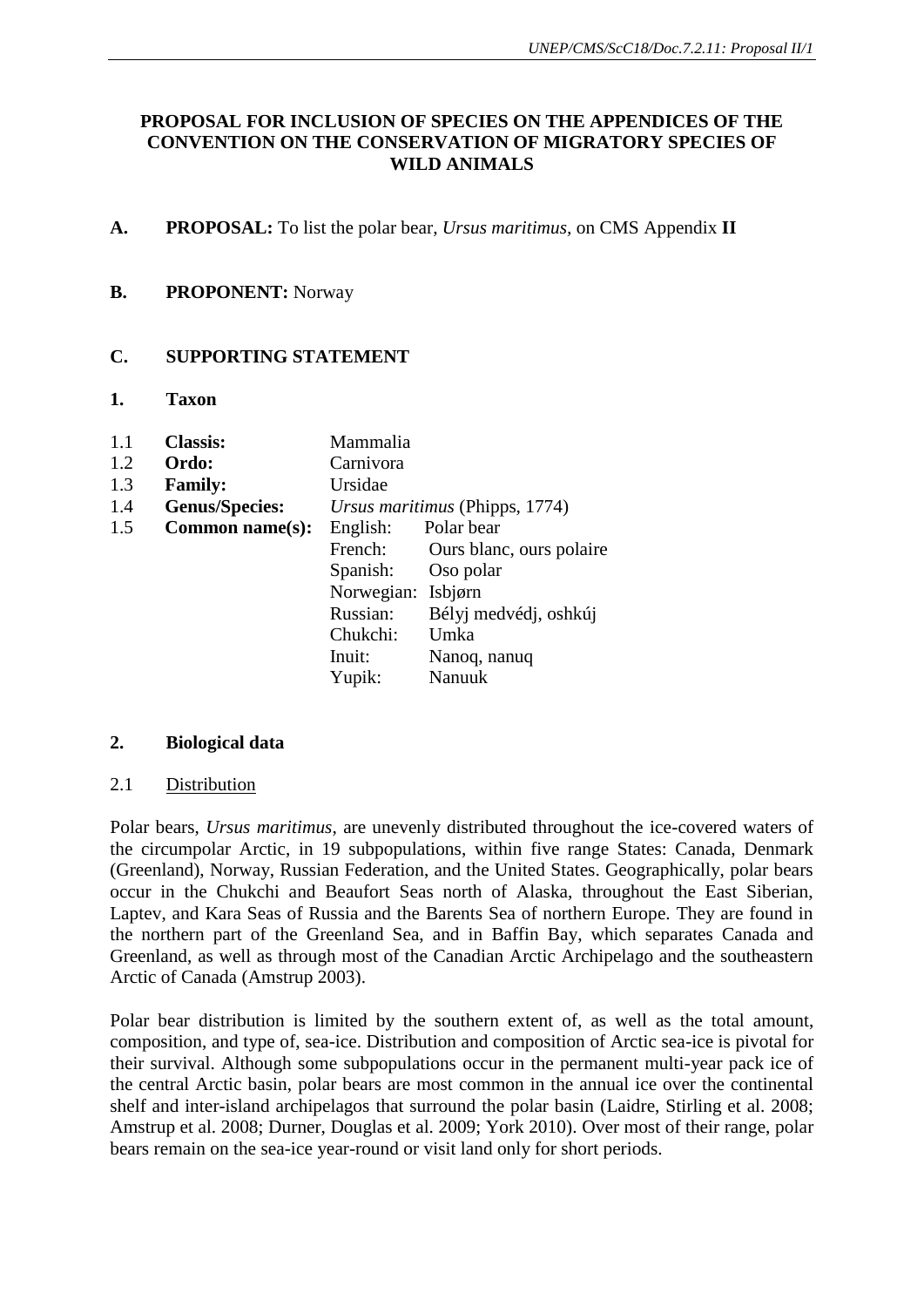Although polar bear home ranges can be as large as  $600,000 \text{ km}^2$ , they vary greatly between individuals (Amstrup, Durner et al. 2000; Mauritzen, Derocher et al. 2001; Wiig, Born et al. 2003). Their large home ranges reflect the low densities of their primary prey (pinnipeds), which are dispersed over very large areas. In general, polar bears inhabiting active offshore ice have larger home ranges than those on land-fast ice (Amstrup, Durner et al. 2000; Mauritzen, Derocher et al. 2003; Wiig, Born et al. 2003).

Polar bear movement and distribution are largely influenced by the use the sea-ice habitat as a platform for feeding, mating, denning and, in some subpopulations, summer retreat areas. They tend to move on drifting ice to remain in productive habitats (Wiig, Born et al. 2003; Durner, Douglas et al. 2009), which often means they move against the direction of drift of the sea-ice to remain in the same general location. In the Barents Sea, for instance, it has been shown that polar bears continuously walked northwards nine months of the year, though they remained largely in the same area (Mauritzen, Derocher et al. 2003). In the polar basin and adjacent areas, polar bears primarily hunt on the annual ice over the continental shelf but may move into multiannual ice in some areas. Some bears remain on sea-ice year-round. In more southerly areas (such as Hudson Bay, Foxe Basin, Baffin Bay and Davis Strait), the annual ice melts completely and polar bears are forced to spend up to several months on land fasting until freeze-up allows them to return to the ice again (Stirling et al. 1999; Stirling and Parkinson 2006; Schliebe, Evans et al. 2006; Laidre, Stirling et al. 2008; Vongraven and Peacock 2011).

# 2.2 Populations

In 2009, the International Union for Conservation of Nature/Species Survival Commission (IUCN/SSC) Polar Bear Specialist Group suggested there were about 20,000 – 25,000 bears worldwide based on abundance estimates drawn from some of the 19 subpopulations (Obbard, Thiemann et al. 2010; Vongraven and Peacock 2011). In December 2013 Polar Bear Specialist Group evaluated the status of the polar bear, determining that for the 19 subpopulations:

- four are assessed as declining (Baffin Bay, Kane Basin, Southern Beaufort Sea and Western Hudson Bay);
- nine are assessed as unknown/data deficient (Arctic Basin, Barents Sea, Chukchi Sea, East Greenland, Kara Sea, Lancaster Sound, Laptev Sea, Norwegian Bay and Viscount Melville Sound);
- five are considered stable (Davis Strait, Foxe Basin, Gulf of Boothia, Northern Beaufort Sea, Southern Hudson Bay); and
- one is considered to be increasing (M'Clintock Channel), although this population is still reduced relative to historic levels (approx. 25 year past).

In 2008, IUCN listed the polar bear as Vulnerable based on IUCN criterion A3c because of a '*suspected population reduction of greater-than 30 percent within three generations*' (45 years) due to '*decline in area of occupancy, extent of occurrence and habitat quality*' (Schliebe, Wiig et al. 2008).

Some studies have indicated that polar bears are decreasing in many parts of their range, and one model has predicted that two-thirds of polar bears will be gone by mid-century (Amstrup, Marcot et al. 2008; Amstrup, DeWeaver et al. 2010;).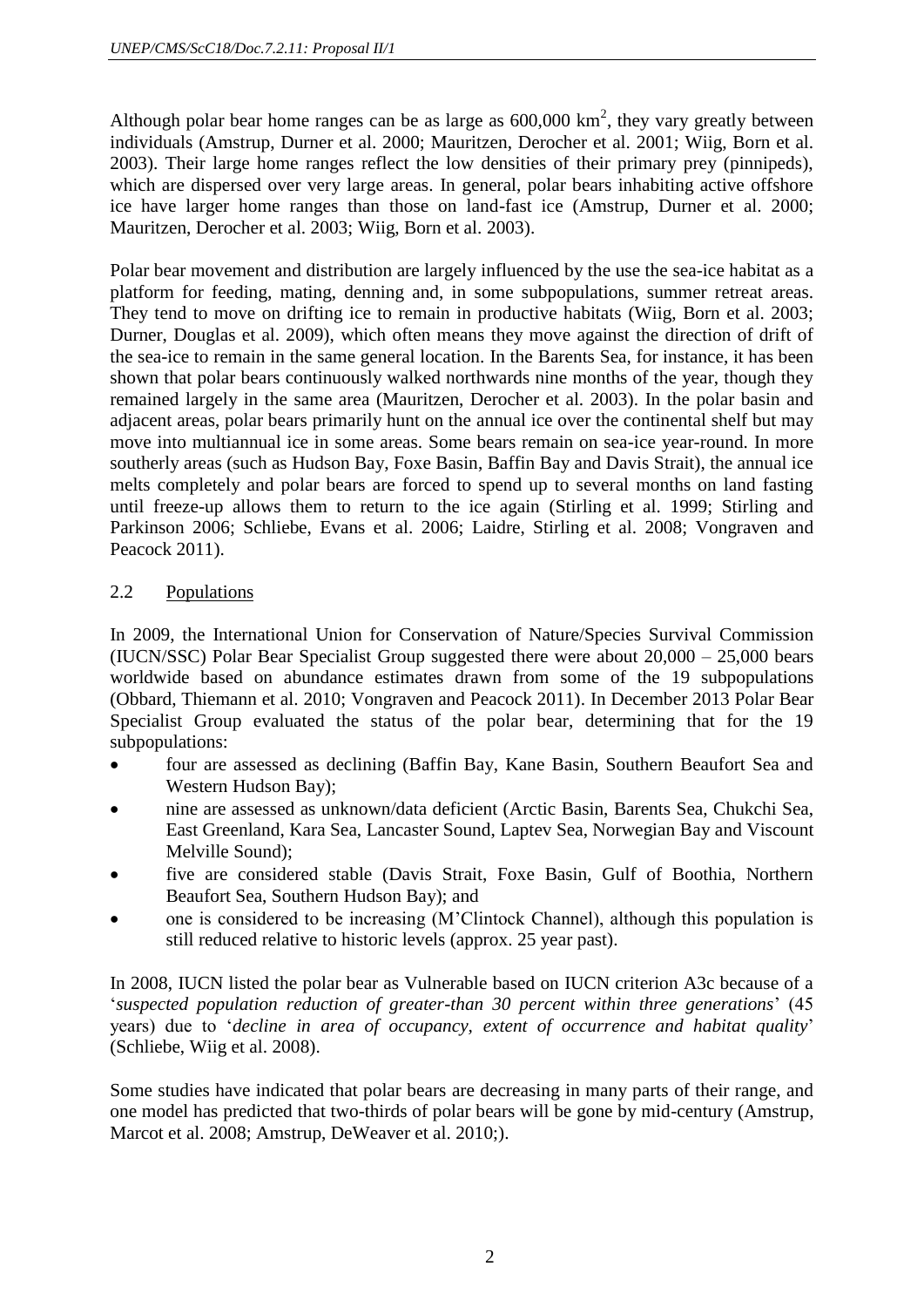the lowest in all mammals. They

typically have small litter sizes, long dependency periods, and high cub mortality. Their low reproductive rates mean that subpopulation recovery rates are also slow (Derocher, Lunn et al. 2004; Schliebe, Wiig et al. 2008; Durner, Whiteman et al. 2011; Molnár, Derocher et al. 2011).

Limited research data leave some uncertainty about the discreteness of less studied subpopulations, particularly in the Russian Arctic. Considerable overlap between these subpopulations occurs and genetic differences among them are small (Paektau et al. 1999). Another individual polar bear subpopulation (a  $20<sup>th</sup>$ ) may occur in the central polar basin (Obbard et al. 2010), adding further uncertainty to the status of a number of the current subpopulations.

Polar bear reproductive rates are among Figure 1: Distribution and current trend of polar bear subpopulations **throughout the circumpolar Arctic** (adapted from: Polar Bear Specialist Group web presentation: polar bear population map)



#### 2.2.1 Subpopulation status and distribution

The subpopulation distribution presented clockwise from the Chukchi Sea, is as follows:

#### **Chukchi Sea (Russia, USA)**

Status – Data deficient / Subpopulaltion size estimate – unknown (PBSG 2013)

Polar bears in the Chukchi Sea, also known as the Alaska-Chukotka subpopulation, are widely distributed on the pack ice of the northern Bering, Chukchi, and eastern portions of the East Siberian seas. The western boundary of the subpopulation was set near Chaunskaya Bay in northeastern Russia and the eastern boundary at Icy Cape, Alaska, and the southern boundary is Cape Dyer, Baffin Island (summarized from: Vongraven and Peacock 2011)

#### **Laptev Sea (Russia)**

Status – Data deficient / Subpopulaltion size estimate – unknown (PBSG 2013) The Laptev Sea subpopulation area includes the western half of the East Siberian Sea and most of the Laptev Sea, including the Novosibirsk and possibly Severnaya Zemlya islands (summarized from: Vongraven and Peacock 2011).

#### **Kara Sea (Russia)**

Status – Data deficient / Subpopulaltion size estimate – unknown (PBSG 2013) The Kara Sea subpopulation overlaps in the west with the Barents Sea subpopulation in the area of Franz Josef Land and Novaya Zemlya archipelagos (summarized from: Vongraven and Peacock 2011).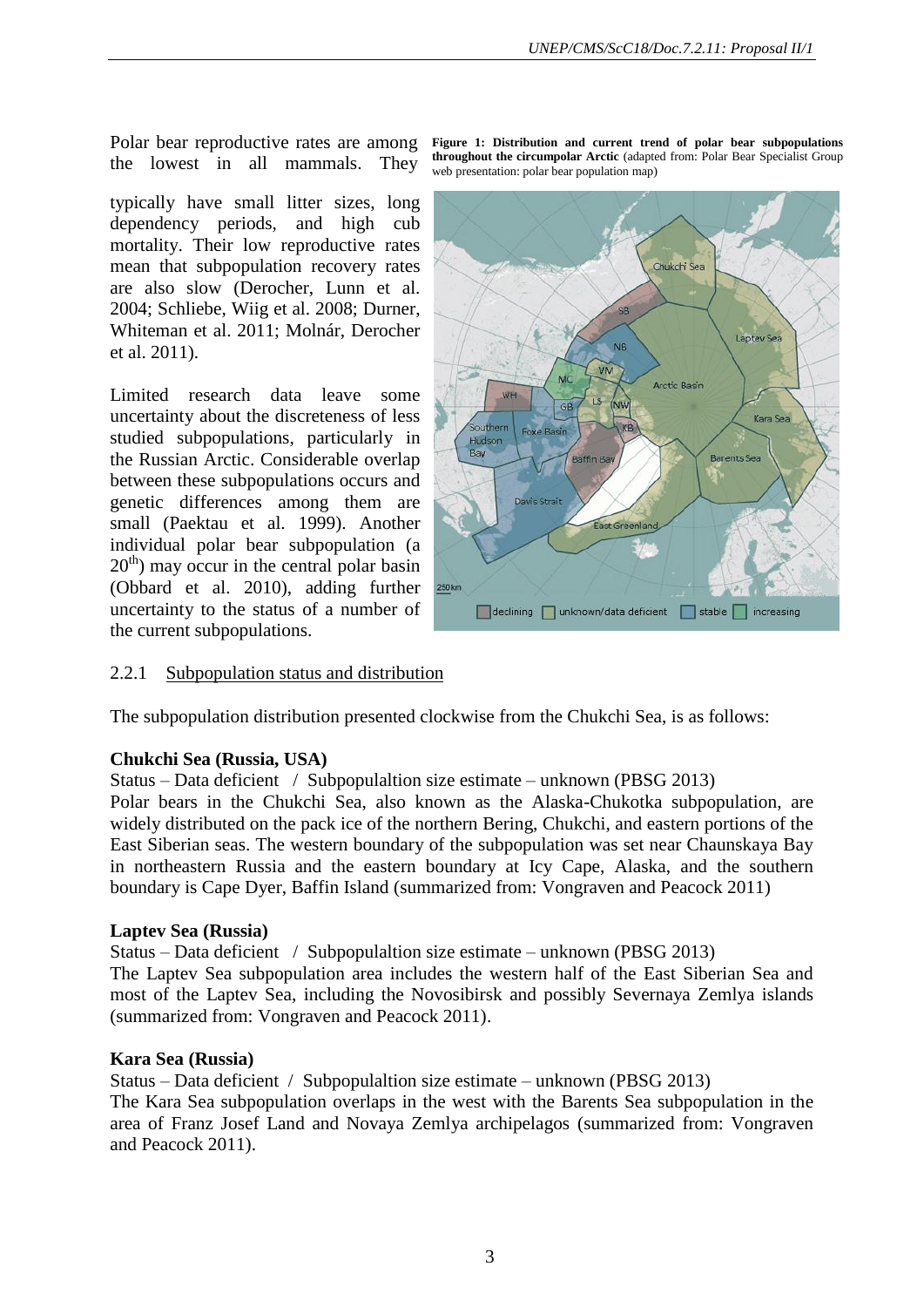## **Barents Sea (Norway, Russia)**

Status – Data deficient / Subpopulaltion size estimate – 2644 (PBSG 2013)

Studies show that some polar bears associated with Svalbard are very restricted in their movements, but some bears range widely between Svalbard and Franz Josef Land. There is overlap to the east with the Kara Sea subpopulation and also some with the East Greenland subpopulation. (summarized from: Vongraven and Peacock 2011).

## **East Greenland (Greenland)**

Status – Data deficient / Subpopulaltion size estimate –unknown (PBSG 2013)

East Greenland polar bears are thought to constitute a single subpopulation that range widely along the coast of eastern Greenland and in the pack ice in the Greenland Sea and Fram Strait and have limited exchange with the Barents Sea subpopulation (summarized from: Vongraven and Peacock 2011).

## **Davis Strait (Canada, Greenland)**

Status: Stable / Subpopulaltion size estimate – 2158 (PBSG 2013)

The Davis Strait subpopulation occurs in the Labrador Sea, eastern Hudson Strait, Davis Strait south of Cape Dyer, and along an as yet undetermined portion of southwest Greenland. The southernmost movements of some individuals within this subpopulation occur as far south as 47°N (summarized from: Vongraven and Peacock 2011).

## **Baffin Bay (Canada, Greenland)**

Status – Declining / Subpopulaltion size estimate – 1546 (PBSG 2013)

The Baffin Bay subpopulation is shared between Greenland and Canada and is bounded by the North Water Polynya, Greenland to the east and Baffin Island, Nunavut, Canada to the west with a distinct southern boundary at Cape Dyer, Baffin Island. There do not appear to be significant genetic differences between polar bears in Baffin Bay and neighbouring Kane Basin (summarized from: Vongraven and Peacock 2011).

#### **Kane Basin (Canada, Greenland)**

Status – Declining / Subpopulaltion size estimate – 164 (PBSG 2013)

The boundaries of the Kane Basin subpopulation include the North Water Polynya, and Greenland and Ellesmere Island to the west, north, and east. Polar bears in Kane Basin do not differ genetically from those in Baffin Bay (summarized from: Vongraven and Peacock 2011).

#### **Norwegian Bay (Canada)**

Status – Data deficient / Subpopulaltion size estimate – 203 (PBSG 2013)

The Norwegian Bay subpopulation is bounded by heavy multi-year ice to the west, islands to the north, east, and west, and polynyas to the south. Most of the polar bears in this subpopulation are concentrated along the coastal tide cracks and ridges along the north, east, and southern boundaries (summarized from: Vongraven and Peacock 2011).

#### **Lancaster Sound (Canada)**

Status – Data deficient / Subpopulaltion size estimate – 2541 (PBSG 2013)

This subpopulation inhabits the Lancaster Sound and appears to be distinct from the adjoining Viscount Melville Sound, M'Clintock Channel, Gulf of Boothia, Baffin Bay and Norwegian Bay subpopulations (summarized from: Vongraven and Peacock 2011).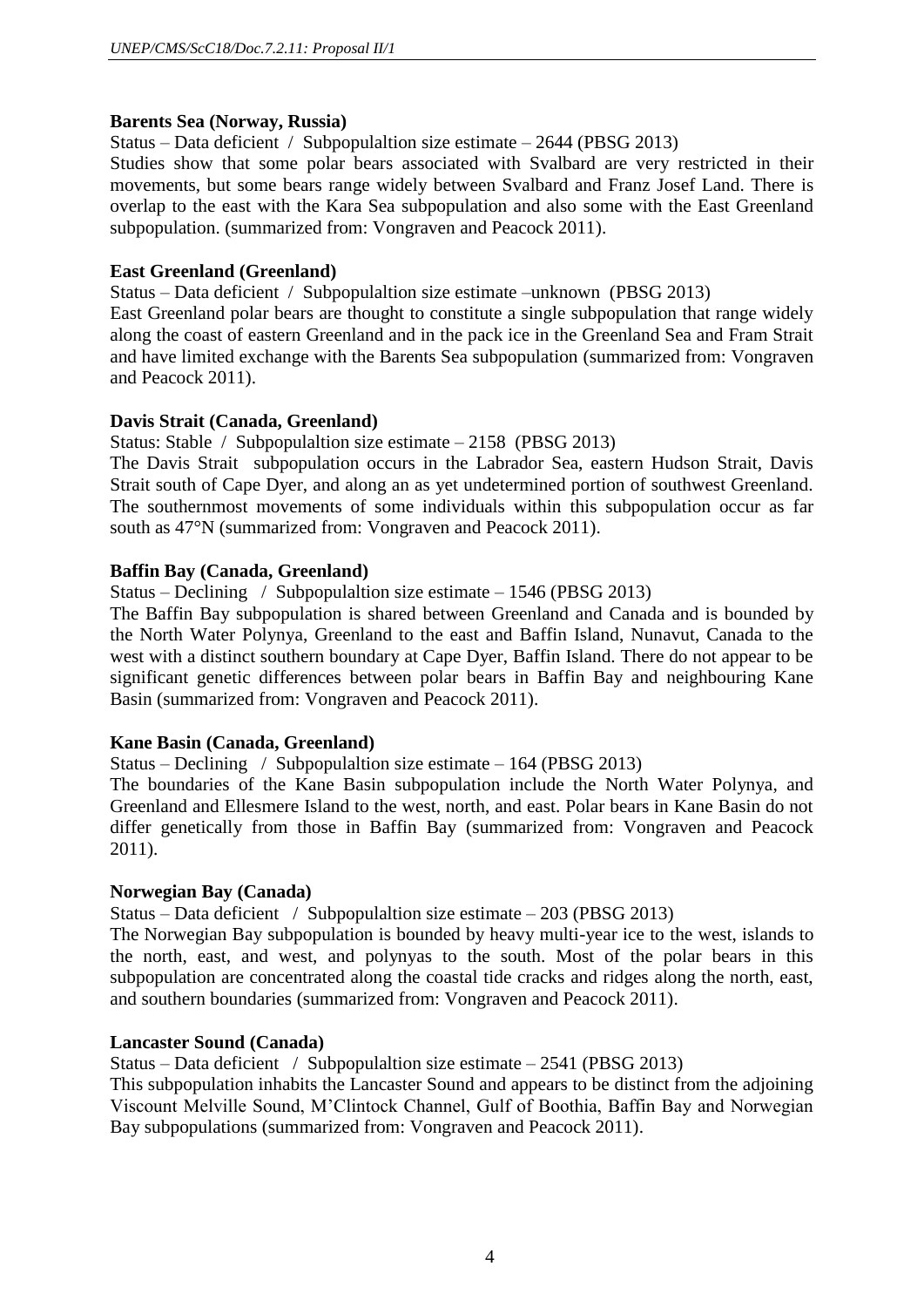# **Gulf of Boothia (Canada)**

# Status – Stable / Subpopulaltion size estimate – 1592 (PBSG 2013)

The boundaries of the Gulf of Boothia subpopulation are based on genetic studies and movements of tagged bears, movements of adult females with satellite radio-collars in the Gulf of Boothia and adjacent areas, and interpretations by Inuit hunters of how local conditions influence the movements of polar bears in the area (summarized from: Vongraven and Peacock 2011).

# **Foxe Basin (Canada)**

Status – Stable / Subpopulaltion size estimate – 2580 (PBSG 2013)

The Foxe Basin subpopulation appears to occur in Foxe Basin, northern Hudson Bay, and the western end of Hudson Strait. During the ice-free season, polar bears are concentrated on Southampton Island and along the Wager Bay coast; however, significant numbers of bears are also encountered on the islands and coastal regions throughout the Foxe Basin area (summarized from: Vongraven and Peacock 2011).

# **Southern Hudson Bay (Canada)**

Status – Stable / Subpopulaltion size estimate – 970 (PBSG 2013)

Recent studies have documented seasonal fidelity to the Ontario coast during the ice-free season, and some intermixing with the Western Hudson Bay and Foxe Basin subpopulations during winter and spring months (summarized from: Vongraven and Peacock 2011).

# **Western Hudson Bay (Canada)**

Status – Declining / Subpopulaltion size estimate – 1000 (PBSG 2013)

During the ice-free season, this subpopulation is generally geographically segregated from both the Southern Hudson Bay subpopulation to the southeast and the Foxe Basin subpopulation to the north. All three subpopulations overlap and mix on the Hudson Bay sea ice during the winter and spring (summarized from: Vongraven and Peacock 2011).

# **M'Clintock Channel (Canada)**

Status – Increasing / Subpopulaltion size estimate – 284(PBSG 2013)

The boundaries for this subpopulation appear to be the islands to the east and west, the mainland to the south, and the heavy multiyear ice in Viscount Melville Sound to the north (summarized from: Vongraven and Peacock 2011).

# **Viscount Melville Sound (Canada)**

Status – Data deficient / Subpopulaltion size estimate – 161 (PBSG 2013) This subpopulation of polar bears inhabits Viscount Melville Sound (summarized from: Vongraven and Peacock 2011).

# **Northern Beaufort Sea and Southern Beaufort Sea (Canada, USA)**

Northern Beaufort Sea Status – Stable / Subpopulaltion size estimate – 980 (PBSG 2013) Southern Beaufort Sea Status – Declining / Subpopulaltion size estimate – 1526 (PBSG 2013) The eastern boundary for the Southern Beaufort Sea subpopulation lies between Paulatuk and Baillie Island, Northwest Territories, Canada, with the western boundary near Icy Cape, Alaska. There is known overlap in Barrow, Alaska, USA, with half of the polar bears from the Southern Beaufort Sea subpopulation and the other half from the Chukchi Sea subpopulation. At Tuktoyaktuk, Northwest Territories, Canada, in the east, half of the polar bears are from the Southern Beaufort Sea subpopulation and half are from the Northern Beaufort Sea subpopulation. Based on this analysis, polar bears found in the vicinity of the current eastern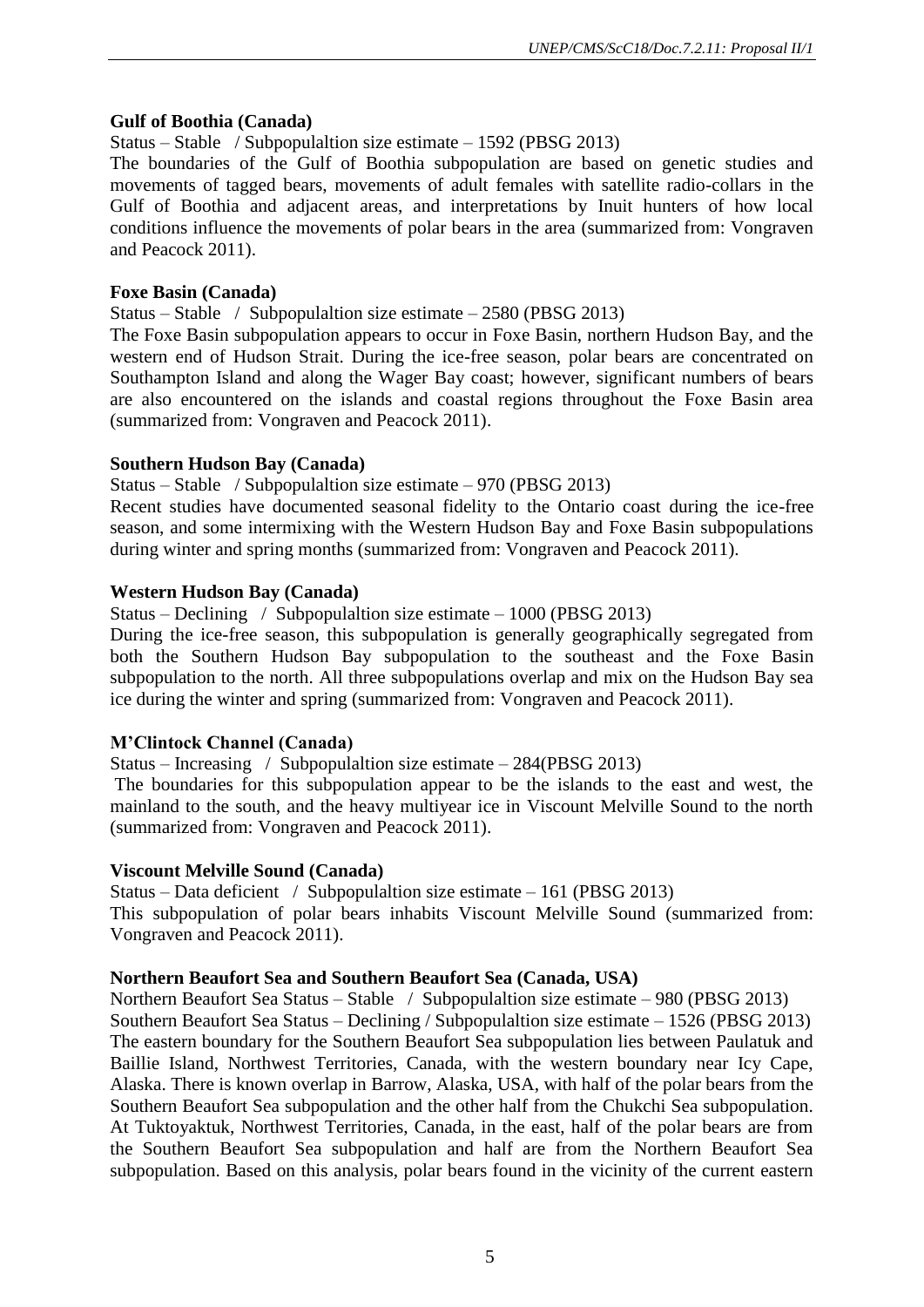boundary near Pearce Point, Northwest Territories, are rarely members of the Southern Beaufort Sea subpopulation (summarized from: Vongraven and Peacock 2011).

# **Arctic Basin (Canada, Greenland, Norway, Russia, USA)**

Status – Data deficient / Subpopulaltion size estimate – unknown (PBSG 2013)

The large area surrounding the North Pole is a geographic catch-all for polar bears not accounted for by the other delineated subpopulations. Polar bears occur here at very low densities and it is known that bears from various subpopulations use the area (summarized from: Vongraven and Peacock 2011).

## 2.3 Habitat

During their 2009 meeting, Parties to the 1973 Agreement on the Conservation of Polar Bears agreed that impacts of climate change and the continued and increasing loss and fragmentation of sea ice - the key habitat for both polar bears and their main prey species constitute the most important threat to polar bear conservation. The Parties expressed deep concern over the escalating rates and extent of changes in the Arctic induced by climate change to date and noted that future changes are projected to be even larger, reaffirming that long term conservation of polar bears depends upon successful mitigation of climate change (Parties to the 1973 Agreement on the Conservation of Polar Bears 2009).

Polar bears are distributed throughout the circumpolar basin with the southern extent of the distribution limited by the extent of Arctic sea-ice. Their preferred habitat is the annual sea-ice over the continental shelf and inter-island archipelagos that encircle the polar basin (Derocher, Lunn et al. 2004; Amstrup et al. 2008). Sea-ice allows polar bears to exploit the productive marine environment by providing a platform from which they can hunt ringed and bearded seals and occasionally take belugas, narwhals, walrus, harbor seals, reindeer and birds (Stirling and Parkinson 2006; Laidre,; Theimann et al. 2008), in an environment that has been largely free of competitors and predators, with the exception of humans in nearshore areas.

Polar bears show fidelity to geographic regions (Amstrup, Durner et al. 2000; Laidre et al. 2012, Stirling et al. 1999). They occupy multiannual home ranges outside of which they seldom venture. Not all areas of their multiannual home ranges are used each year. In areas of volatile ice, a large multiannual home range, of which only a portion is used in any one season or year, is an important part of the polar bear life history strategy (Amstrup 2003; Vongraven and Peacock 2011).

Ferguson, Taylor and Messier (2000) found that, during spring and summer, polar bears in the Arctic archipelago used land-fast ice most intensively, whereas in Baffin Bay moving ice was a stronger preference. In autumn, female polar bears from both regions preferred multiyear ice. Differences were also apparent between the two regions for the distances of bears to the ice edge, as well the preference to closed ice (Ferguson, Taylor et al. 2000). It is likely that further differences exist for each of the other regions. For instance, another study found that polar bears in the Beaufort Sea and Amundsen Gulf in the western Canadian Arctic preferred floe-edge, moving ice, and drifting fast-ice habitats in the late winter and spring (Stirling, Andriashek et al. 1993).

Across most of their range, pregnant female polar bears excavate dens in snow and ice in early winter and give birth in those dens during midwinter, emerging in the spring when their cubs are approximately three months old. In some areas, notably the Beaufort and Chukchi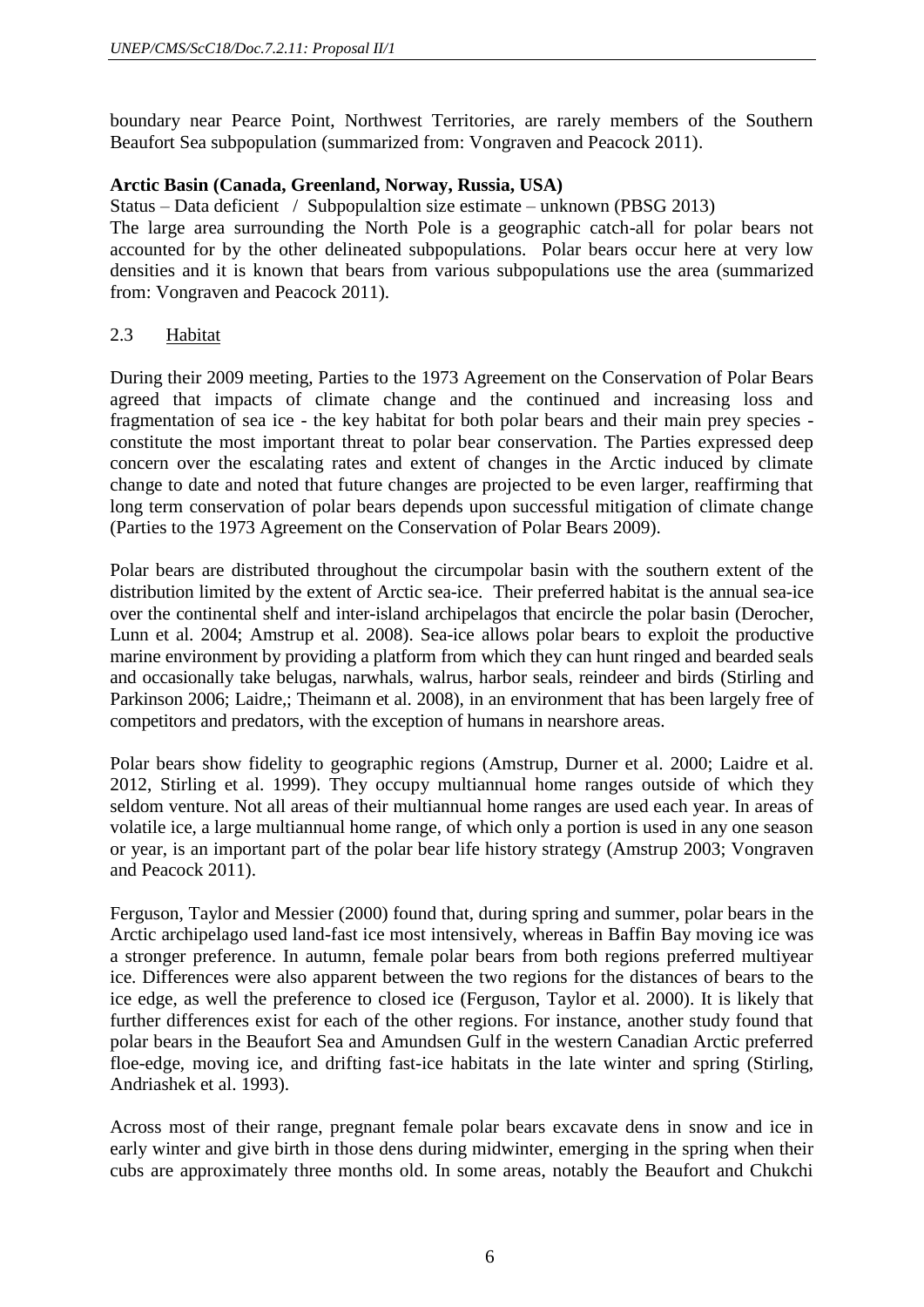Seas of the polar basin, many females den and give birth to their young on drifting pack ice (Amstrup 2003; Durner, Amstrup et al. 2006).

## 2.4 Migrations

Of the 19 defined subpopulations, at least eight directly overlap two or more national jurisdictions, qualifying polar bears as 'migratory' as defined by Article 1 of the Convention on Migratory Species (CMS):

*... the entire population or any geographically separate part of the population of any species or lower taxon of wild animals, a significant proportion of whose members cyclically and predictably cross one or more national jurisdictional boundaries;* 

Moreover, linear movements and activity areas of polar bears are very large compared to those of most terrestrial mammals, while varying between regions, presumably because of variation in patterns of productivity and other sea-ice characteristics (Amstrup 2003; Bergen, Durner et al. 2007).

Because polar bears derive their sustenance from the sea, their distribution in most areas changes with the seasonal extent of sea-ice cover. Throughout the polar basin, polar bears spend their summers concentrated along the edge of the persistent pack ice. Significant northerly and southerly movements appear to be dependent on seasonal melting and refreezing of ice near shore (Amstrup, Durner et al. 2000). For example, in winter, sea-ice may extend as much as 400 km south of the Bering Strait, which separates Asia from North America, and polar bears extend their range to the southernmost extreme of the ice. Sea-ice disappears from most of the Bering and Chukchi Seas in summer, and polar bears occupying these areas may migrate as much as 1000 km to stay with the southern edge of the pack ice. In other areas, for example Hudson Bay, James Bay, and portions of the Canadian High Arctic, when the sea-ice melts, polar bears are forced onto land for up to several months while they wait for winter and new ice (Ferguson, Taylor et al. 1997; Lunn, Stirling et al. 1997; Stirling et al. 1999; Amstrup, Durner et al. 2000; Mauritzen, Derocher et al. 2001; Amstrup 2003; Durner, Douglas et al. 2007; Gleason and Rode 2009).

Movements of greater than 4 km/hour and greater-than 50 km/day have been observed. The average annual activity area of 75 female polar bears monitored in the Beaufort Sea area was approximately 149,000  $km^2$ , but ranged up to 597,000  $km^2$  (Amstrup, Durner et al. 2000). Such significant, cyclical and regular seasonal movements clearly qualify polar bears as migratory in a biological sense as well.

# **3. Threat data**

## 3.1 Direct threats

# 3.1.1 Disease or predation

The available scientific information indicates that disease and predation (including intraspecific predation) do not threaten the species throughout its range. Disease, pathogen exposure from changed diet or the occurrence of new pathogens that have moved northward with a warming environment, and mortality from cannibalism all warrant continued monitoring and may become more significant threats in the future for subpopulations experiencing nutritional stress or declining numbers (Derocher, Lunn et al. 2004; Amstrup, Stirling et al. 2006; Burek, Gulland et al. 2008; Stirling and Ross 2011; Letcher, Bustnes et al.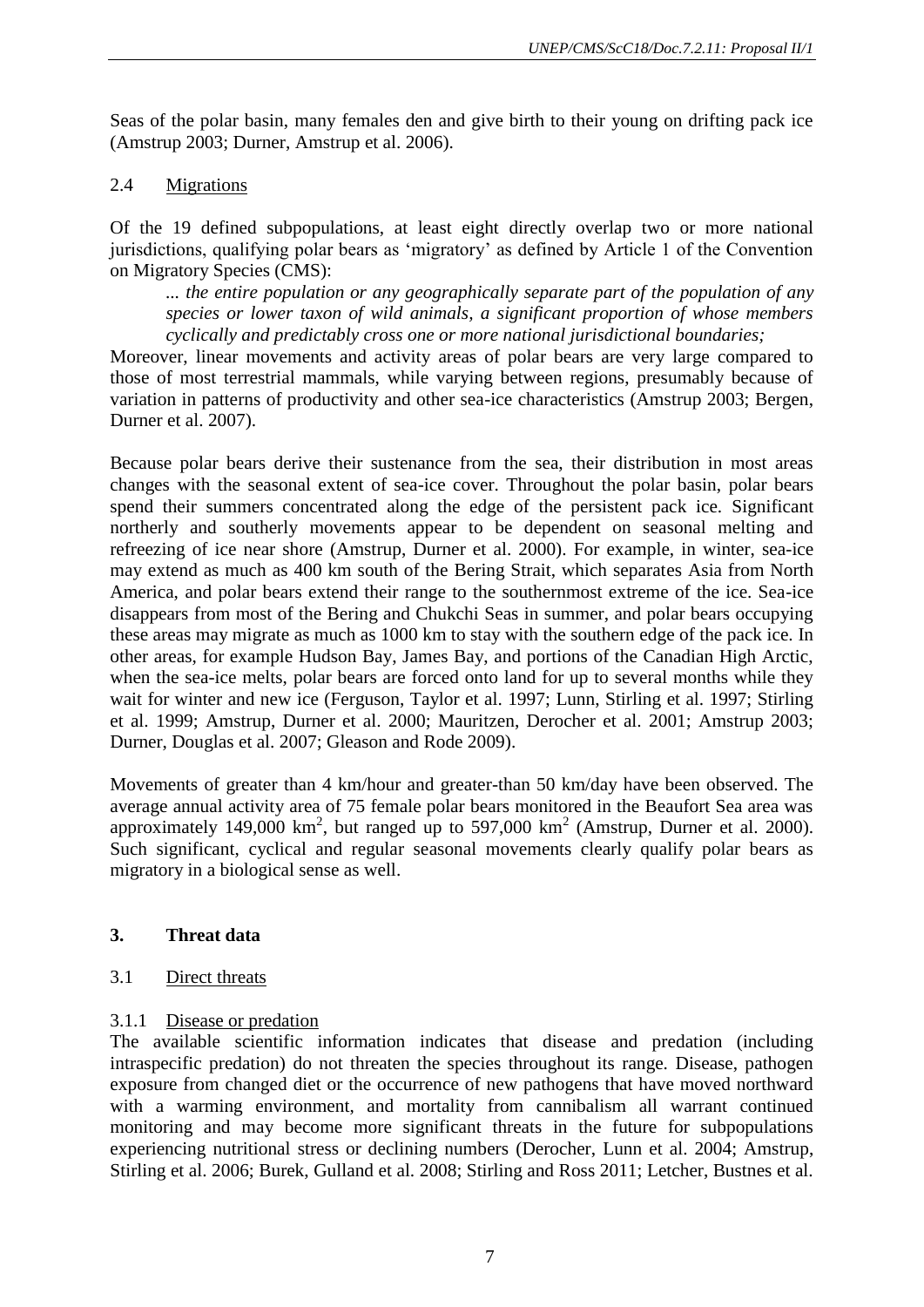2010; Jensen, Lydersen et al. 2010; Sonne, Letcher et al. 2012; Rengifo-Herrera, Ortega-Mora et al. 2012).

## 3.1.2 Contaminants

Increased exposure to contaminants that enter the Arctic via long-range transport on air and ocean currents, river systems, and runoff have the potential to operate in concert with other factors, such as nutritional stress from loss of sea-ice habitat or decreased prey availability and accessibility, to lower recruitment and survival rates that ultimately would have negative subpopulation level effects.

Historical studies of levels of polychlorinated biphenyls (PCBs) in polar bears around the Arctic concluded that the most polluted polar bears lived in Northeast Greenland, the Barents Sea, and the Kara Sea (Verreault, Gabrielsen et al. 2005; Vongraven and Peacock 2011) because of global transport and deposition patterns.

Many pollutants reach high levels in polar bears due to their high fat diet and high trophic position. A number of the organochlorine pollutants are lipophilic; that is, they are deposited in the fat of the animals that consume them. Because animals in the Arctic marine ecosystem are highly dependent on fat for storing energy, growth, insulation and buoyancy, these pollutants are rapidly accumulated progressively up the food chain in a process known as biomagnification (Norstrom, Belikov et al. 1998; Bentzen, Follmann et al. 2008; Vongraven and Peacock 2011).

Polar bears may also be susceptible to contaminant-induced stress that may have an overall sub-clinical impact on their health and subpopulation status via impacts on their immune and reproductive systems (Bernhoft, Skaare et al. 2000; Letcher, Bustnes et al. 2010; Sonne 2010). In female polar bears, the existing body levels of organochlorine compounds may be sequestered effectively when fat reserves are high, but the sequestration away from physiological pathways may be inadequate during a poor feeding season (AMAP 1997; Laidre, Stirling et al. 2008).

New pollutants are also being found in polar bears. Recently, brominated flame retardants and perfluorinated alkyl substances have been detected (Muir, Backus et al. 2005; Smithwick, Mabury et al. 2005; Verreault, Gabrielsen et al. 2005; Dietz, Bossi et al. 2008; Letcher, Bustnes et al. 2010; McKinney, Letcher et al. 2011; McKinney, Letcher et al. 2011).

It is also possible that many other compounds will be identified, and that contaminants in marine systems may change with a changing climate (Usher, Callaghan et al. 2005; Burek, Gulland et al. 2008). However, some pollutants, like PCBs, now banned in most countries, are beginning to show signs of decrease in the Arctic and in polar bears.

# 3.1.3 Shipping and marine industries

Longer ice-free seasons and reduced ice coverage could increase shipping activity and increase resource exploration, development, and production in areas used by polar bears. Potential effects of shipping on polar bears include pollution, noise, physical disturbance related to ice-breaking, and waste (Lunn, Vongraven et al. 2010).

Mineral and petroleum exploration and extraction in the Arctic poses a wide of range of threats to polar bears, ranging from oil spills and noise disturbance to increasing traffic, icebreaking and human activity. (Schliebe, Rode et al. 2008; Vongraven and Peacock 2011).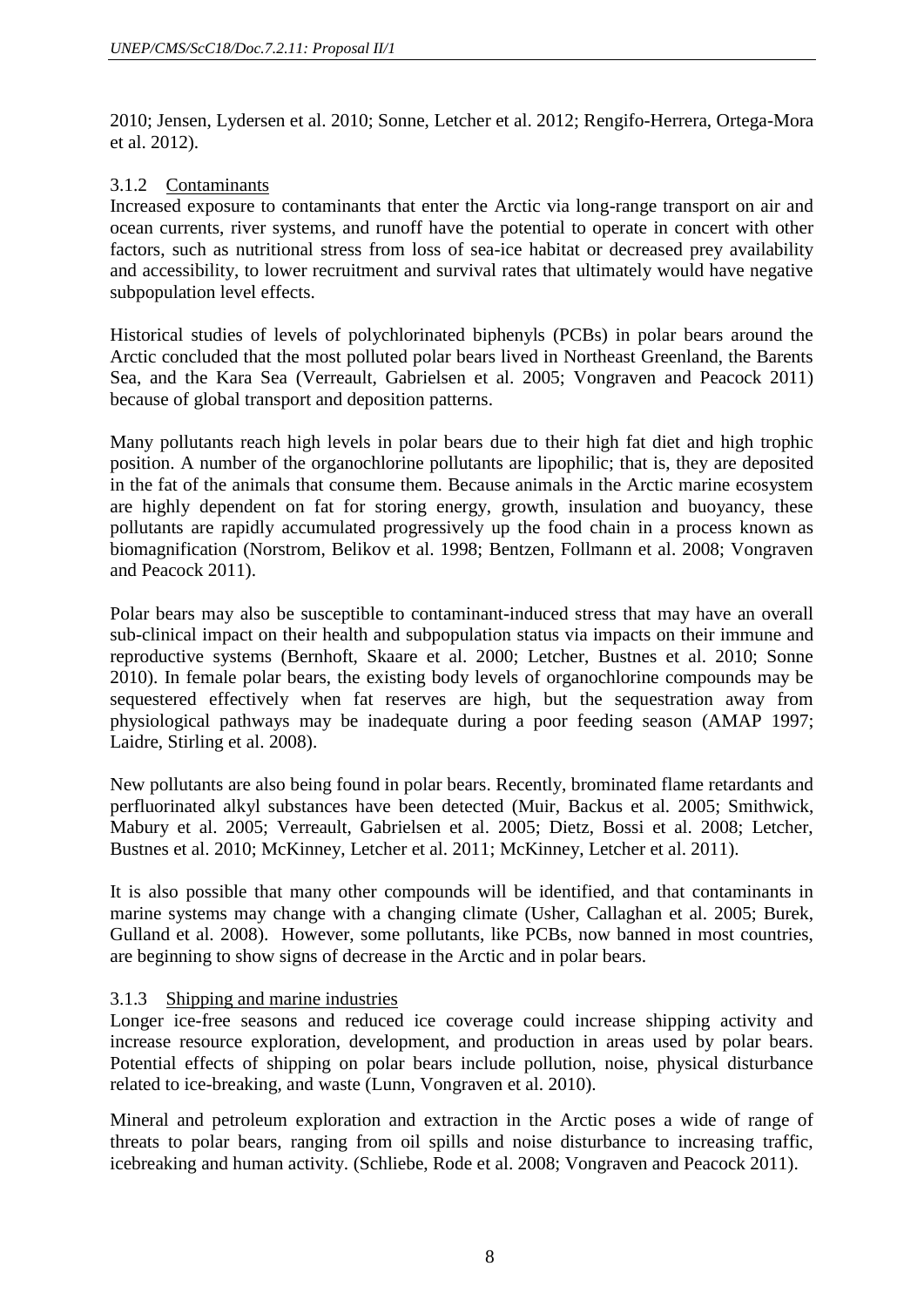These factors may become more significant threats in the future for polar bear subpopulations experiencing nutritional stress brought on by sea-ice and environmental changes.

## 3.2 Habitat destruction

Fragmentation and loss of sea-ice are the most critical conservation concerns for polar bears today (Amstrup, Marcot et al. 2007; Durner, Douglas et al. 2009; Regehr, Hunter et al. 2009; Hunter, Caswell et al. 2010; Castro de la Guardia, Derocher et al. 2013). Laidre et al. (2008) quantified the three most climate change-sensitive Arctic species as the hooded seal, the narwhal, and the polar bear, noting that the polar bear was highly sensitive because of its population size and lack of dietary diversity. Recently the US Fish and Wildlife Service has designated ringed and bearded seals at threatened as a consequence of climate change (NOAA Fisheries 2012).

Polar regions have experienced significant warming in recent decades. Increased atmospheric concentrations of greenhouse gases are having a larger effect on climate in the Arctic than anywhere else on the globe. Warming has been most pronounced across the Arctic Ocean Basin and along the Antarctic Peninsula, with significant decreases in the extent and seasonal duration of sea-ice. Rapid retreat of glaciers and disintegration of ice sheets have also been documented. Arctic sea ice extent is now more than two million square kilometres less than it was in the late  $20<sup>th</sup>$  century, and the duration and magnitude of the current decline in sea ice seem to be unprecedented for the past 1,450 years (ACIA 2004; McBean, Alekseev et al. 2005; Johannessen 2008; Douglas 2010; Kinnard, Zdanowicz et al. 2011).

The sequence of reduced September sea ice extent over the past decade suggests acceleration in the transition towards a seasonally open Arctic Ocean. The downward trend in September ice extent is best explained from a combination of natural variability in air temperature, atmospheric and ocean circulation, and forcing from rising concentrations of atmospheric greenhouse gases. Because of the extensive open water in recent Septembers, ice cover in the following spring is increasingly dominated by thin, first-year ice that is vulnerable to melting out in summer. Thinner ice in spring is more vulnerable to strong summer retreat and the general warming of the Arctic reduces the likelihood of cold years that could bring about temporary recovery of the ice cover. The rate of warming is predicted to continue well into the current century, with continued impacts on snow and sea-ice cover over most of the Arctic (Kattsov, Källén et al. 2005; Loeng, Brander et al. 2005; Moline, Karnovsky et al. 2008; Douglas 2010; Stroeve, Serreze et al. 2012) and an additional decline of 10-50 percent of annual average sea-ice extent is predicted by 2100. Climate models predict the complete loss of summer sea-ice in the Arctic in about 30 years (Loeng, Brander et al. 2005; Amstrup, Marcot et al. 2007; Pachauri and Reisinger 2007). It is very likely that there will be earlier sea-ice melt and later freeze-up.

While impacts of climate warming will be experienced differently among the subpopulations of polar bears in the Arctic (Bergen, Durner et al. 2007), the observed changes from 1985 through to 2006 have already shown pronounced losses of polar bear habitat during the spring and summer in the Southern Beaufort, Chukchi, Barents, and East Greenland seas. Forward projections indicate pronounced losses in the nearshore regions of the Laptev and Kara seas as well. Either scenario presents energetic challenges that could jeopardize these subpopulations (Durner, Douglas et al. 2009). By the end of the 21st century the Canadian Archipelago and Greenland may be the only remaining regions with polar bear subpopulations (Amstrup, Marcot et al. 2007).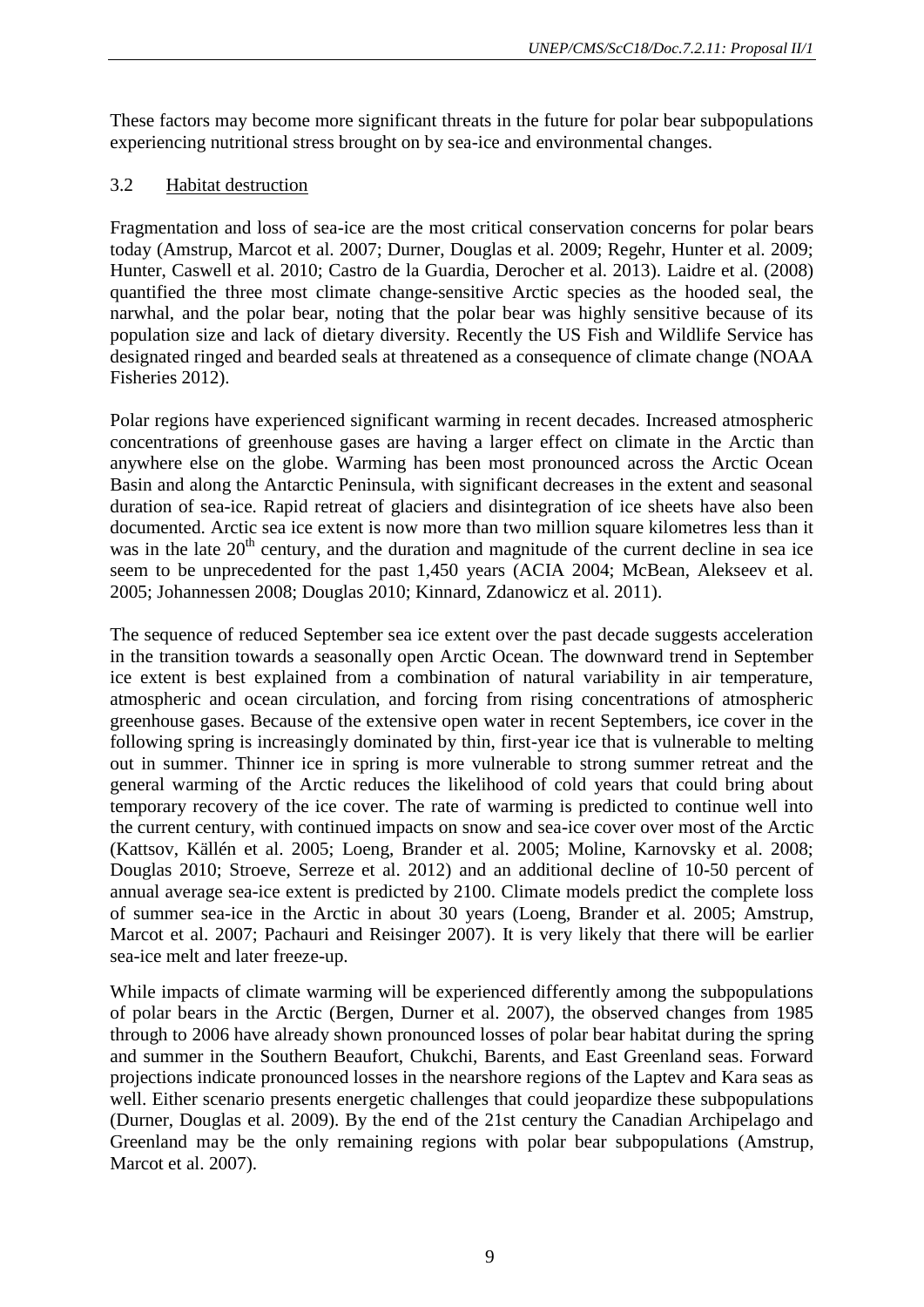Polar bears give birth to young in dens of snow and ice during mid-winter. Maternal dens are built adjacent to landscape or sea-ice features that capture and accumulate wind-blown snow (Bergen, Durner et al. 2007). In the southern Beaufort Sea, researchers are finding an increasingly greater proportion of dens are occurring on land (Fischbach, Amstrup et al. 2007). Polar bear survival is dependent on the sea-ice as a platform from which they capture seals and pregnant polar bears must transit between pelagic foraging habitats and terrestrial denning habitats. Autumn sea-ice development therefore determines the distribution of polar bear terrestrial dens. Researchers have found that denning is occurring at greater frequency on land near persistent summer sea-ice, or waters that develop sea-ice early in the autumn (Fischbach, Amstrup et al. 2007). As a result of warming in winter and unseasonal rain, it is possible that there will be increased mortality of female polar bears in dens with newborn cubs and ringed seals, the primary food of polar bears, on the sea ice (Clarkson and Irish 1991; Stirling and Smith 2004)

Body condition (lipid stores) is also an important determinant to successful rearing of healthy young in the spring (Atkinson and Ramsay 1995) and it is thought that denning success is inversely related to the distance a pregnant polar bear is required to travel to reach denning habitat. In recent years, pregnant polar bears are expending greater energetic expense in reaching traditional denning regions as sea-ice loss increases and in some areas, such as Western Hudson Bay, they are fasting for longer periods of time on reduced fat reserves. This is in turn will affect individual fitness, denning success, and ultimately subpopulations of polar bears (Aars, Lunn et al. 2005; Molnar and Derocher 2011; Stirling and Derocher 2011).

Bergen et al. (2007) have suggested that the minimum distance that polar bears are now travelling from ice habitats to denning habitats in northeast Alaska has increased (between 1979-2006) at a rate of six to eight km/year, and this long-term rate almost doubled after 1992. Based on projected sea-ice distributions the minimum distance that polar bears will travel from ice habitats to denning habitats in northeast Alaska will increase almost three-fold, reaching upwards of 1,500 – 2,000 km by 2060, with pronounced increases commencing around the year 2030 (Bergen, Durner et al. 2007). Similarly, the arrival of sea ice at Hopen Island, Svalbard, Norway,in autumn shifted from late October to mid-December during the period 1979 to 2010. Fewer maternity dens were found on Hopen Island in years when sea ice arrived later in the autumn. Later arrival of sea ice in the autumn at Hopen Island was correlated with lower body mass of adult females and their cubs at emergence, and researchers have suggested that the trend of later arrival of sea ice in autumn may be affecting the denning ecology of polar bears at the southern extent of their range in Svalbard (Derocher, Andersen et al. 2011).

Polar bears in some regions are already demonstrating reduced physical condition, reduced reproductive success, and increased mortality (Monnett and Gleason 2006; Parks, Derocher et al. 2006; Regehr, Lunn et al. 2007; Cherry, Derocher et al. 2008; Schliebe, Rode et al. 2008; Stirling, Richardson et al. 2008; Wiig, Aars et al. 2008; Regehr, Hunter et al. 2009; Kirk, Amstrup et al. 2010; Molnár, Derocher et al. 2010; Rode, Amstrup et al. 2010; Molnár, Derocher et al. 2011; Rode, Peacock et al. 2011). However in other areas polar bears have shown improvements in body condition over periods of sea ice loss, highlighting variability in responses across regions that may be related to differences in productivity (Rode et al. 2013). The tightly constrained diets of some individuals, particularly adult females and subadults, may make them especially sensitive to future climate change impacts (Rockwell and Gormezano 2008; Thiemann, Iverson et al. 2008; Thiemann, Iverson et al. 2011).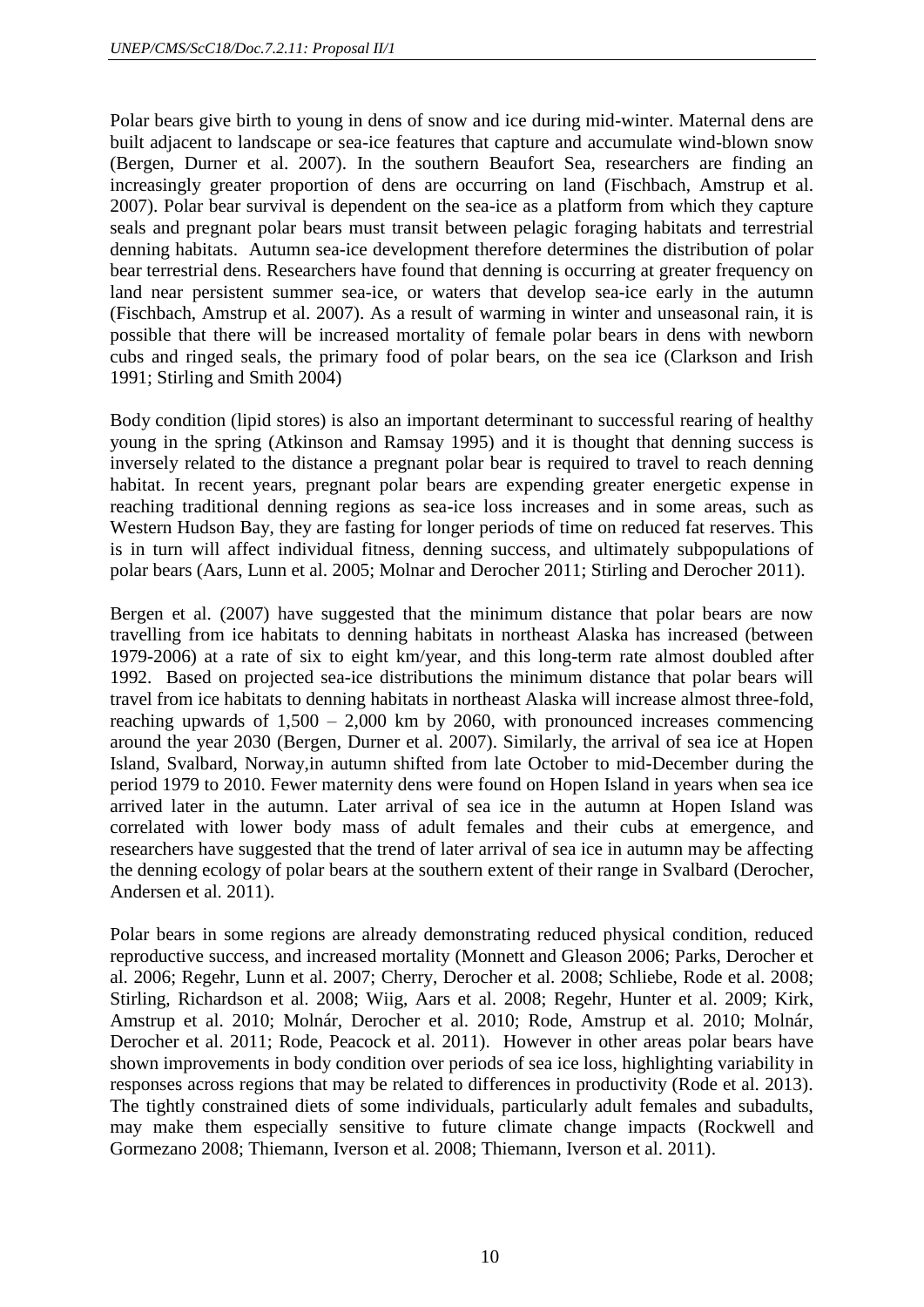Subpopulations in different areas of the Arctic will experience different rates of change and timing of impacts. Within the foreseeable future, however, all ecoregions will be affected (Amstrup et al. 2008). In some locations where sea-ice already completely disappears in summer - for example, the Canadian Arctic islands, Svalbard, northern Alaska and Russian Chukotka - use of land by polar bears is already increasing (Schliebe, Evans et al. 2006). The amount of time on land is critical because polar bears are not able to capture normal prey and are more likely to be killed by human hunters. (Stirling and Derocher 2007; Stirling et al. 2011; Obbard 2008; Peacock et al. 2013; Rode et al. 2014;). Subpopulations not yet impacted by deteriorating ice conditions might become so in the future.

As changes in habitat become more severe and seasonal rates of change more rapid, largerscale, catastrophic mortality events may occur; current observations of drownings and emaciated animals may be a prelude to such events. Drowning and starvation might increase if land-based bears are forced to swim in search of ice in key seasons, corresponding with longer open water periods (Monnett and Gleason 2006; Derocher et al. 2013).

# 3.3 Threats connected especially with migrations

Increasing activities of Arctic industries, such as petroleum or increased shipping activities have significant potential to place a further burden on subpopulations already weakened by the cumulative impacts of habitat destruction. As such, there is an urgent need to discuss mitigation of these impacts before they become entrenched and the solutions more difficult to find.

Some studies have predicted that two-thirds of polar bears will be gone by mid-century (Amstrup, Marcot et al. 2008; Amstrup, DeWeaver et al. 2010;). The decrease in polar bear habitat exacerbates all other potential threats to polar bears, putting additional physiological demands on animals. Individuals may be put at increased risk of disease and epizootics (Burek, Gulland et al. 2008; Letcher, Bustnes et al. 2010; Sonne 2010; Sonne, Letcher et al. 2012). Ultimately, these interrelated factors may have cumulative or synergistic impacts and will result in range-wide subpopulation declines (Stirling and Derocher 2012). Some experts have concluded that many polar bear subpopulations will not survive in the long term due to the complete loss of summer sea-ice (Derocher, Lunn et al. 2004; Amstrup, Marcot et al. 2007; Stirling and Derocher 20012; Amstrup, Caswel et al. 2009).

Changes in polar bear migration routes or movement patterns will likely not be conclusively detected until ecological conditions, particularly the distribution and abundance of ice, change significantly (Laidre, Stirling et al. 2008), at which point there might be no ability to return to previous behaviours.

# 3.4 National and international utilization

Habitat destruction will exacerbate the impact of utilization and trade in several subpopulations (Aars, Lunn et al. 2005). The Polar Bear Specialist Group, through resolution (IUCN Polar Bear Specialist Group 2006), urged that a precautionary approach be instituted when setting harvest limits in a warming Arctic environment urging that continued efforts are necessary to ensure that harvest or other forms of removal do not exceed sustainable levels.

# 3.4.1 Harvest

Polar bears are susceptible to over-harvest due to their life history characteristics. Historically, unregulated over-harvest resulted in the serious decline of many subpopulations (Prestud and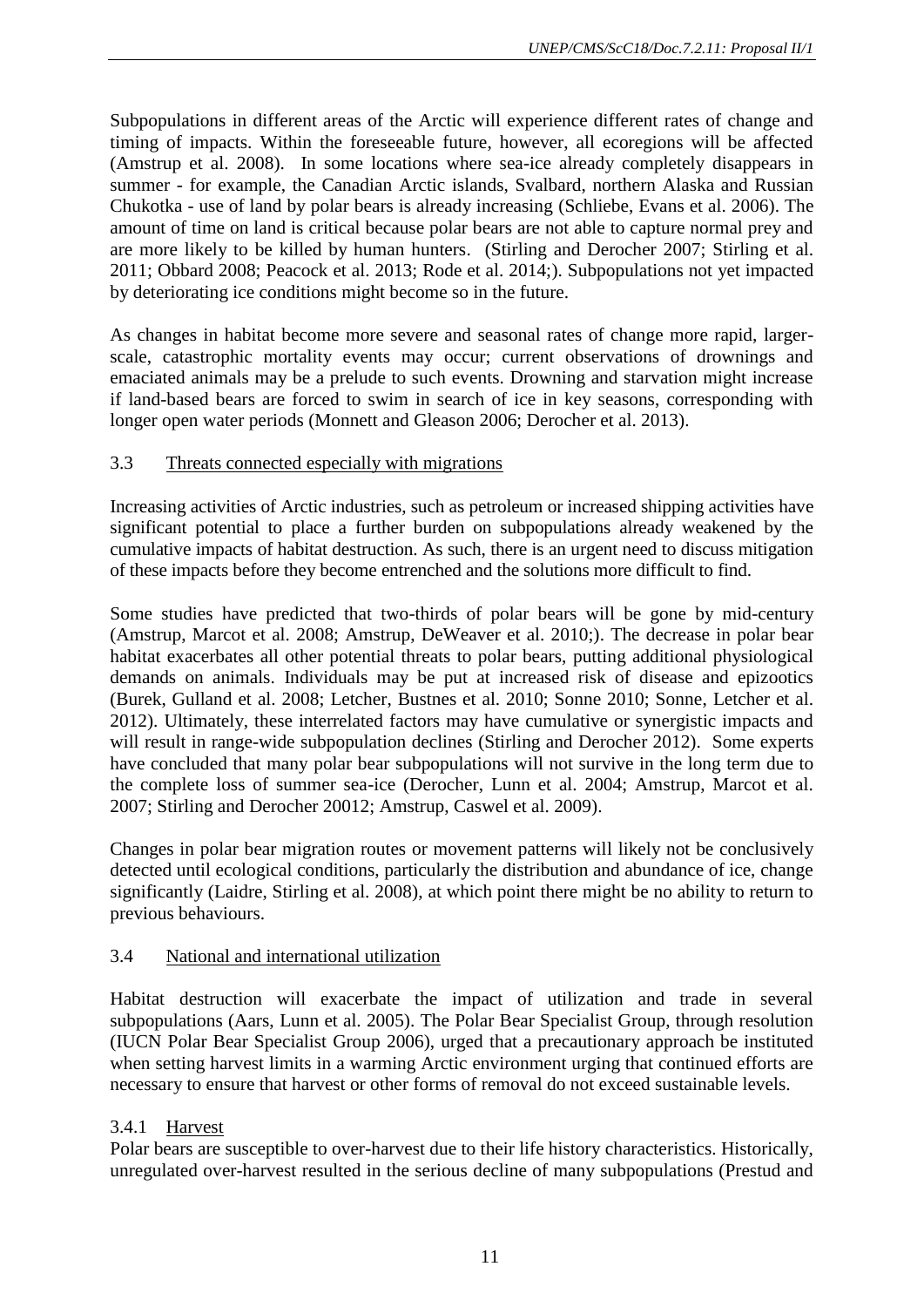Stirling 1994). The Polar Bear Agreement, signed in 1973 by all five range States, restricted harvests to those "by local people using traditional methods in the exercise of their traditional rights" and "wherever polar bears have or might have been subject to taking by traditional means by its nationals". However, the Agreement allows "skins and other items of value resulting from taking" to "be available for commercial purposes."

In the Norwegian Arctic and Russia, polar bears are protected from all forms of harvest except problem or defence kills, although poaching is a significant conservation issue in Russia (Belikov, Boltunov et al. 2010). There is legal harvest of polar bears in Greenland, the USA and Canada. In Greenland and the USA, polar bears are harvested for subsistence purposes and the sale of handicrafts derived from these bears is permitted under national law.

## 3.4.2 Live capture

A small number of orphaned cubs have been placed in public display facilities (Schliebe, Wiig et al. 2008).

## 3.4.3 Legal trade

An increasing problem that needs to be tracked carefully is the commercial export of polar bear parts. CITES appropriately addresses issues related to international trade, and any CMS Appendix listing of polar bear should seek to cooperate fully with this ongoing work.

## 3.4.4 Ecotourism

Public viewing and photography are another form of utilization and occur at Churchill, Canada, in Svalbard, Norway, and to a limited extent on the north coast of Alaska (Schliebe, Wiig et al. 2008).

Increasing levels of ecotourism may lead to greater impacts on polar bears, especially if the increase of exposure is related to changing sea-ice conditions and resulting changes to polar bear distribution and nutritional stress (Schliebe, Wiig et al. 2008; Vongraven and Peacock 2011). The number and range of cruise ships moving further north into areas used by polar bears may also increase. Potential effects of increased tourism include pollution, disturbance, and increased risk of defence kills (Lunn, Vongraven et al. 2010).

#### 3.4.5 Human Caused Removals

The 5 years mean of human caused removals of the subpopulations presented clockwise from the Chukchi Sea, is as follows:

Chukchi Sea: Not known (PBSG 2013) Laptev Sea: Not known (PBSG 2013) Kara Sea: Not known (PBSG 2013) Barents Sea: Not known (PBSG 2013) East Greenland: 60 (PBSG 2013) Davis Strait: 96 (PBSG 2013) Baffin Bay: 156 (PBSG 2013) Kane Basin: 11 (PBSG 2013) Norwegian Bay: 4 (PBSG 2013) Lancaster Sound: 85 (PBSG 2013) Gulf of Boothia: 74 (PBSG 2013) Foxe Basin: 109 (PBSG 2013) Southern Hudson Bay: 45 (PBSG 2013) Western Hudson Bay: 20 (PBSG 2013)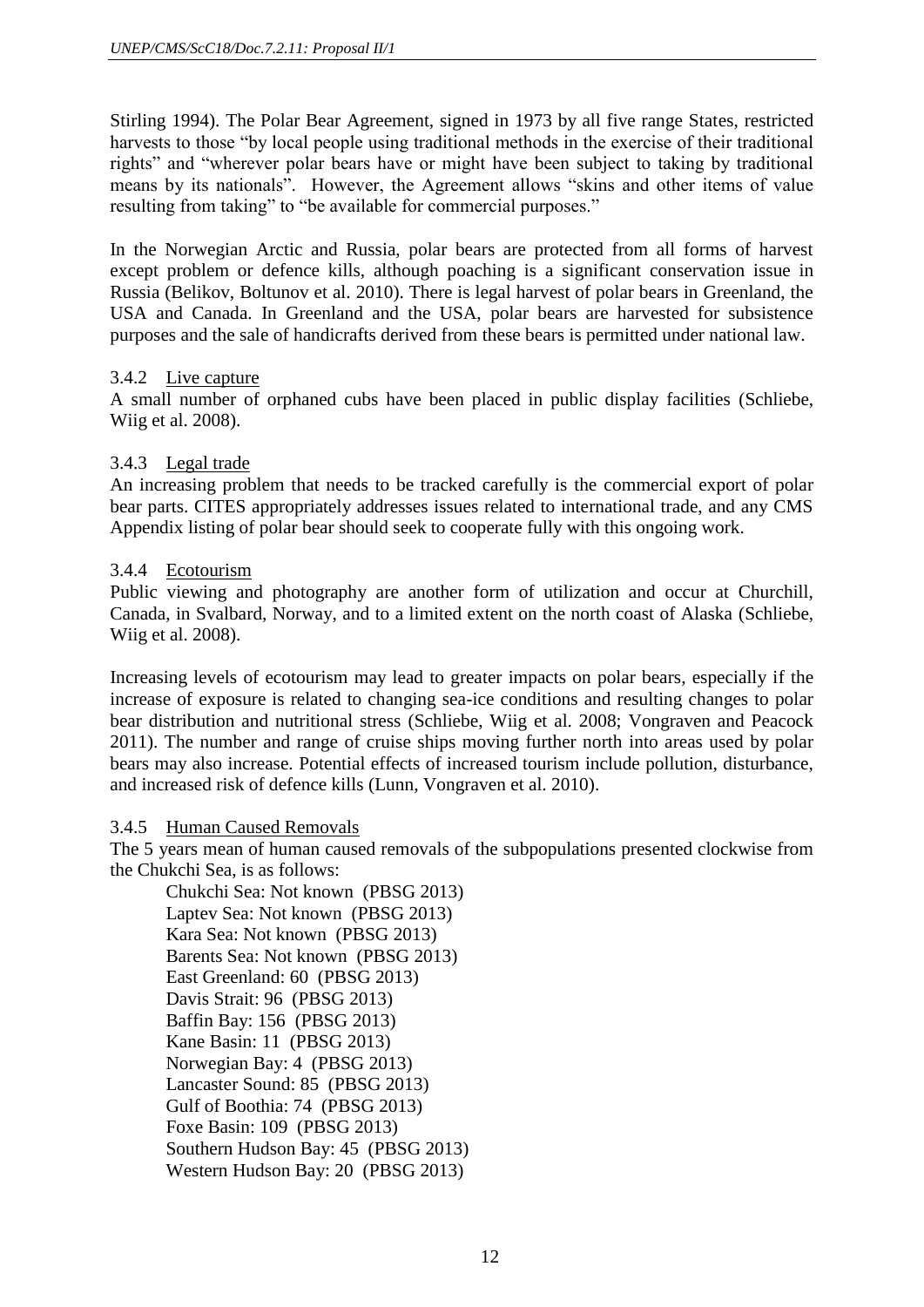M'Clintock Channel: 3 (PBSG 2013) Viscount Melville Sound: 7 (PBSG 2013) Northern Beaufort Sea: 65 (PBSG 2013) Southern Beaufort Sea: 76 (PBSG 2013) Arctic Basin: Not known (PBSG 2013)

# **4. Protection status and needs**

Most current information about polar bears has been derived from studies in the USA (Alaska), Canada, and Norway (Svalbard). Even so, large portions of the Arctic either have not been studied or have been the sites of less consistent efforts. These inequalities of available data create difficulties in drawing conclusions applicable over large regions of the Arctic. The greatest information gap is in the Russian Arctic (Vongraven and Peacock 2011).

# 4.1 The Arctic Council - Conservation of Arctic Flora and Fauna (CAFF)

The Conservation of Arctic Flora and Fauna (CAFF) is the biodiversity working group of the Arctic Council that consists of National Representatives assigned by each of the eight Arctic Council Member States, representatives of Indigenous Peoples' organizations that are Permanent Participants to the Council, and Arctic Council observer countries and organizations. CAFF´s mandate is to address the conservation of Arctic biodiversity, and to communicate its findings to Governments and residents of the Arctic, helping to promote practices which ensure the sustainability of the Arctic's living resources. It does so through various monitoring, assessment and expert group activities.

The Arctic Biodiversity Assessment is CAFF´s response to current global conservation needs. A full scientific assessment and suite of policy recommendations on the status and trends of Arctic biodiversity has been developed. The first deliverable of the Arctic Biodiversity Assessment was an overview report - *Arctic Biodiversity Trends 2010: Selected Indicators of Change* - released in May 2010, containing a preliminary assessment of status and trends in Arctic biodiversity and is based on a suite of 22 indicators developed by the Circumpolar Biodiversity Monitoring Program. The report identified seven key findings:

- Unique Arctic habitats for flora and fauna, including sea ice, tundra, thermokarst ponds and lakes, and permafrost peatlands have been disappearing over recent decades.
- Although the majority of Arctic species examined in this report are currently stable or increasing, some species of importance to Arctic peoples or species of global significance are declining.
- Climate change is emerging as the most far reaching and significant stressor on Arctic biodiversity. However, contaminants, habitat fragmentation, industrial development and unsustainable harvest levels continue to have impacts. Complex interactions between climate change and other factors have the potential to magnify impacts on biodiversity.
- Since 1991, the extent of protected areas in the Arctic has increased, although marine areas remain poorly represented.
- Changes in Arctic biodiversity are creating both challenges and opportunities for Arctic peoples.
- Long-term observations based on the best available traditional and scientific knowledge are required to identify changes in biodiversity, asses the implications of observed changes and develop adaptation strategies.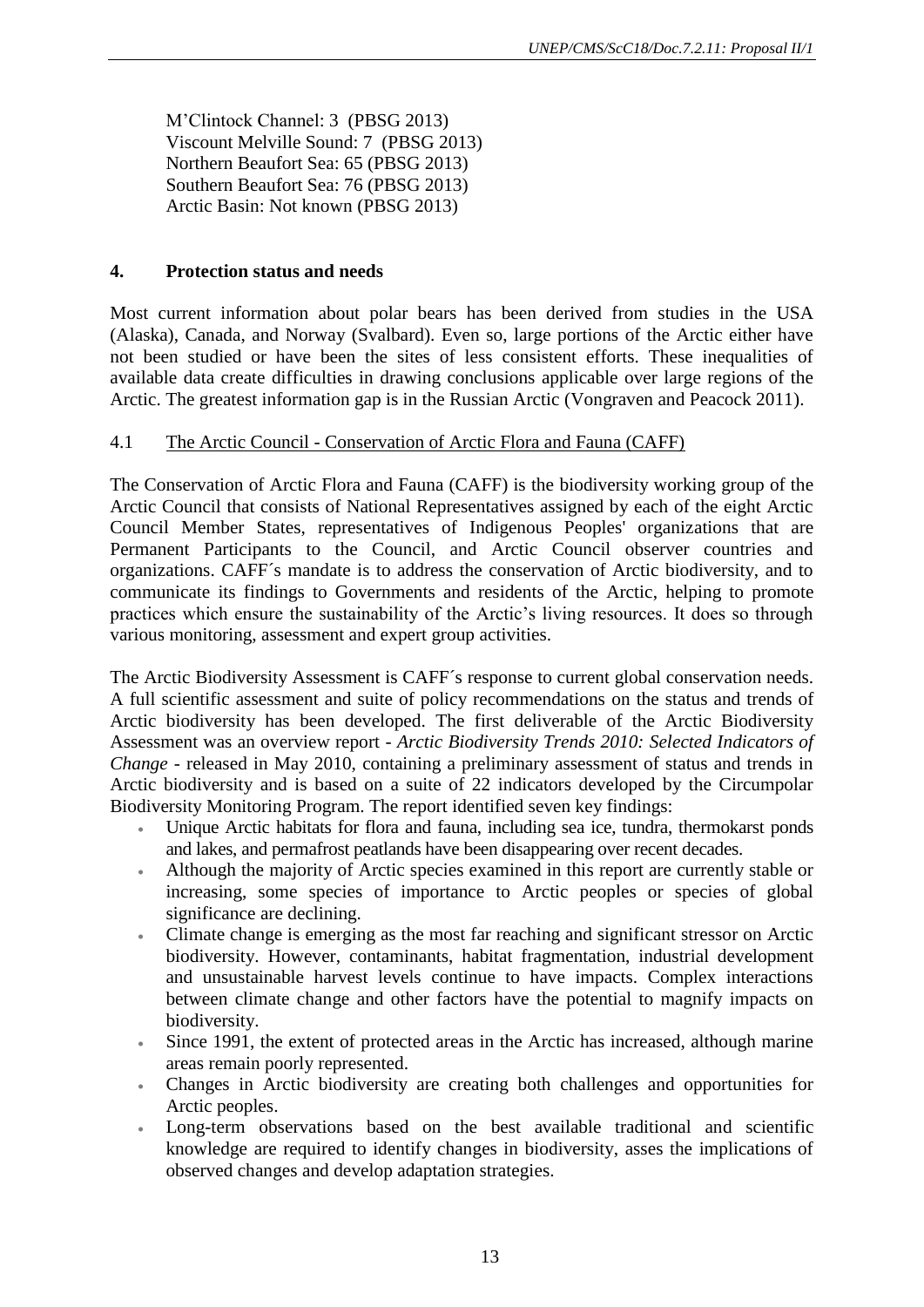Changes in Arctic biodiversity have global repercussions (Gill, Zöckler et al. 2010)

This foundation document has been further supported by the 2013 release of the *Arctic Biodiversity Assessment: Status and trends in Arctic biodiversity*, which confirms that the declining sea ice habitat is the greatest threat to polar bears. Springtime is an especially important period for several species because it coincides with critical reproduction periods or important feeding opportunities. Sea ice declines over the past several decades have been clearly documented, and the latest projections indicate an ice-free high Arctic in summer within three decades and that further polar bear habitat loss and habitat degradation can be expected. Declining sea ice habitat has been associated in some areas with declines in population abundance, declines in survival, declines in body condition, declines in recruitment and increased swimming. In general, scientists expect there will be large future reductions in most of the 19 subpopulations of polar bears. (Amstrup et al. 2008) The *Arctic Biodiversity Assessment* recommends that the most urgent conservation need for iceassociated mammals, especially polar bear and pinnipeds, is a stabilization and reduction of greenhouse gases at the global scale, so that climate change can be slowed and limited in intensity world-wide (Reid, Berteaux, et al 2013).

## 4.2 Non-Arctic State interest in Arctic biodiversity

The Arctic Range States have mechanisms for the conservation of Arctic biodiversity through the Arctic Council and CAFF (Kattsov, Källén et al. 2005; Usher, Callaghan et al. 2005; Laidre,; Young 2009; Gerhardt, Steinberg et al. 2010; Gill, Zöckler et al. 2010; Kurvits, Alfthan et al. 2010; Lunn, Vongraven et al. 2010; Cedar 2011), as is evidenced in the development of a pan-Arctic monitoring plan for polar bears (Vongraven and Peacock 2011). However, a number of impacts originate or are generated beyond the Arctic Circle and there is a need for a means to bring non-Arctic Governments to the policy discussions that have been generated and agreed through appropriate regional fora such as the Arctic Council and CAFF (Koivurova, Molenaar et al. 2009; Gerhardt, Steinberg et al. 2010).

Non-Arctic States are already seeking an enhanced role in the Arctic Council and asserting Arctic policy strategies of their own, as exemplified by the October 2008 Resolution of the European Parliament and the November 2008 Communication from the European Commission (European Parliament, 2008; European Commission , 2008). Also, the 1982 United Nations Convention on the Law of the Sea (UNCLOS) applies to the entire Arctic Basin (United Nations Convention on the Law of the Sea, 1982) and is in force for all Arctic rim states except the United States, which accepts the relevant provisions of UNCLOS as customary international law (Berkman and Young 2009). The International Maritime Organization adopted a set of voluntary 'Guidelines for Ships Operating in Ice-Covered Arctic Waters' in 2002 (Jensen, 2007) and the scope of some regional fisheries management organizations (RFMOs) created pursuant to UNCLOS Article 118 (e.g., the Northeast Atlantic Fisheries Commission) are broad enough to cover parts of the Arctic Basin (Molenaar and Corell 2009). The 1992 Convention for the Protection of the Marine Environment of the North-East Atlantic, which focuses on pollution, is applicable to a significant segment of the Arctic Ocean (Convention for the Protection of the Marine Environment of the North-East Atlantic, 1992).

Success of science diplomacy in the Arctic will depend on knowledge-sharing and the steady generation of scientific findings (Berkman and Young 2009; Young 2009; Young 2012). However, detailed decision-making processes will also be needed to enable all Arctic and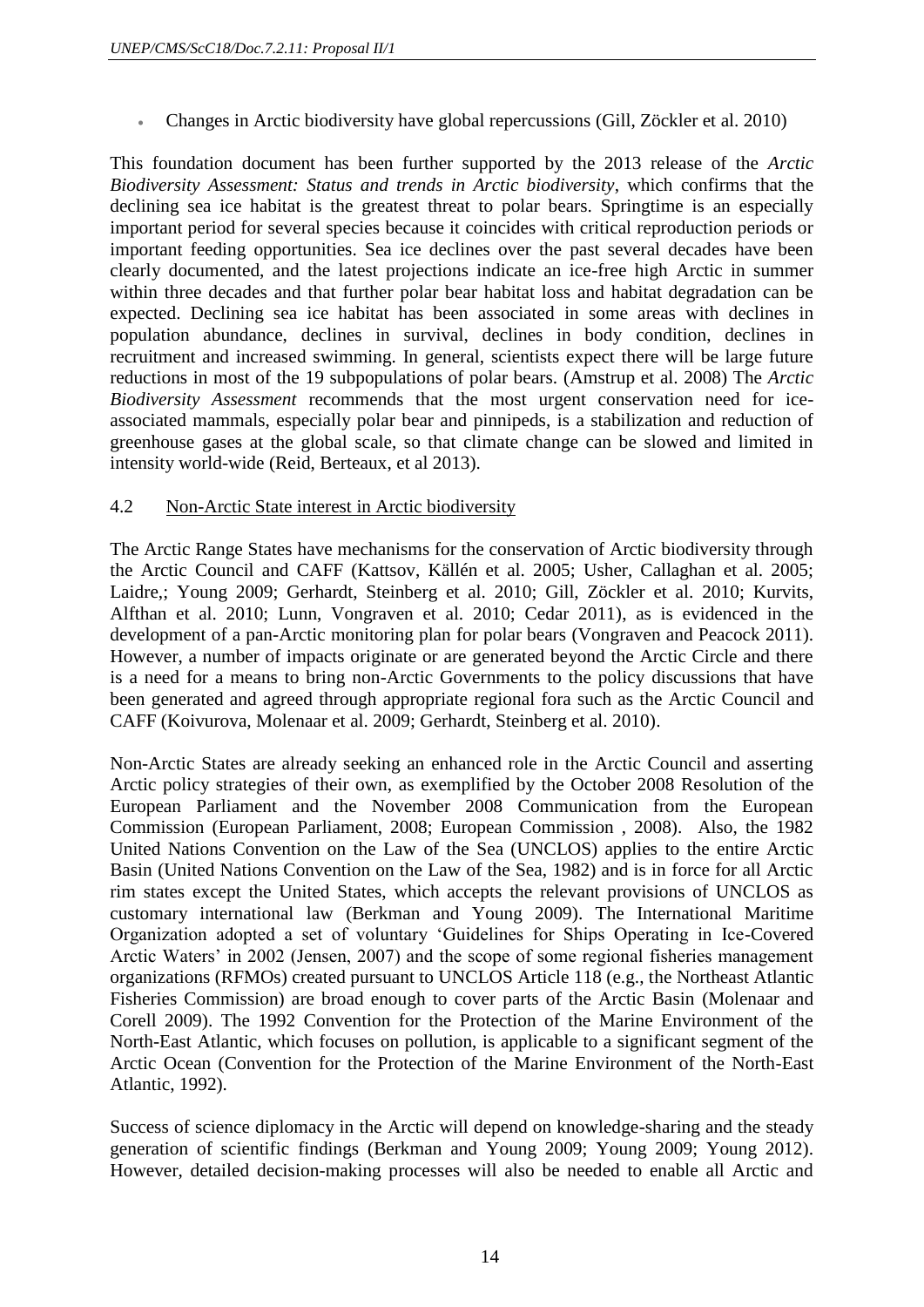non-Arctic Governments to align their responses to agreed need. Like the Convention on International Trade in Endangered Species of Wild Fauna and Flora (CITES) addressing the detail of the regulation of trade in endangered species, CMS provides an appropriate mechanism to facilitate Arctic and non-Arctic States to discuss and agree on the detail of migratory species-related measures – especially those that should be considered by non-Arctic States to compliment those already in development in the Arctic region's processes. Such measured focus on the mitigation of impacts to CMS-listed species from climate change, pollution and shipping and marine industries, where those activities are under the jurisdictional control of non-Arctic States, should be a priority for CMS Parties.

#### 4.3 National protection status

4.3.1 Canada (Manitoba, Newfoundland and Labrador, Northwest Territories, Nunavut, Ontario, Quebec, Yukon Territory)

The primary management responsibility for polar bears in Canada lies with the Provinces, Territories and wildlife management boards in which they occur. The overall management framework includes the legislation, research and management programs of each of these jurisdictions, along with the Species at Risk Act, 2002, and the Canadian Polar Bear Technical and Administrative Committees. The Species at Risk Act applies to all Federal lands in Canada; all wildlife species listed as being at risk; and their critical habitat (Species at Risk Act, 2002). Polar bears are listed under the Species at Risk as a species of 'Special Concern – Schedule 1' (Species at Risk Public Registry, 2012). In 2008, the Committee on the Status of Endangered Wildlife in Canada (COSEWIC) assessed the polar bear as a single overall population in accordance with its own criteria. In its report, COSEWIC also reported trends by subpopulation. Population models project that four of 13 Canadian subpopulations have a high risk of declining by 30 percent or more over the next three bear generations (36) years). The 15th Meeting of the IUCN/SSC Polar Bear Specialist Group voiced concern about the COSEWIC assessment and recommended that:

- 1. due to the speed of current global warming the status of polar bears in Canada be reassessed within 5 years of the last re-assessment rather than delaying to the normal 10 year cycle;
- 2. the status of polar bears in Canada be re-assessed within the context of ongoing and projected habitat losses; and
- 3. geographic variation in anticipated effects of global warming and other potential population stressors be included when re-assessing the status of polar bears in Canada (IUCN/SSC Polar Bear Specialist Group. 2009).

In Canada the hunting of polar bears is by Aboriginal people or sport hunters guided by Aboriginal people who harvest by traditional means. Polar bear management measures were most recently assessed in 2008 (Environment Canada 2009). Much of the obligation to fund and conduct polar bear research and monitoring in Canada is at the regional level (Provinces and Territories). However, the Federal government has also conducted long-term research of the Western Hudson Bay subpopulation (the continuity of which was made possible by funding from non-governmental organizations (NGOs)) and more sporadically in Davis Strait and the Beaufort Sea subpopulations (Vongraven and Peacock 2011). In more recent years, changes to harvest levels have been made in response to Local Ecological Knowledge suggesting that numbers of polar bears have increased. In some cases, such recommendations have been made in the face of data indicating the populations are not increasing and may be declining. Application of the precautionary principle has not been observed in several recent decisions (Peacock et al. 2011).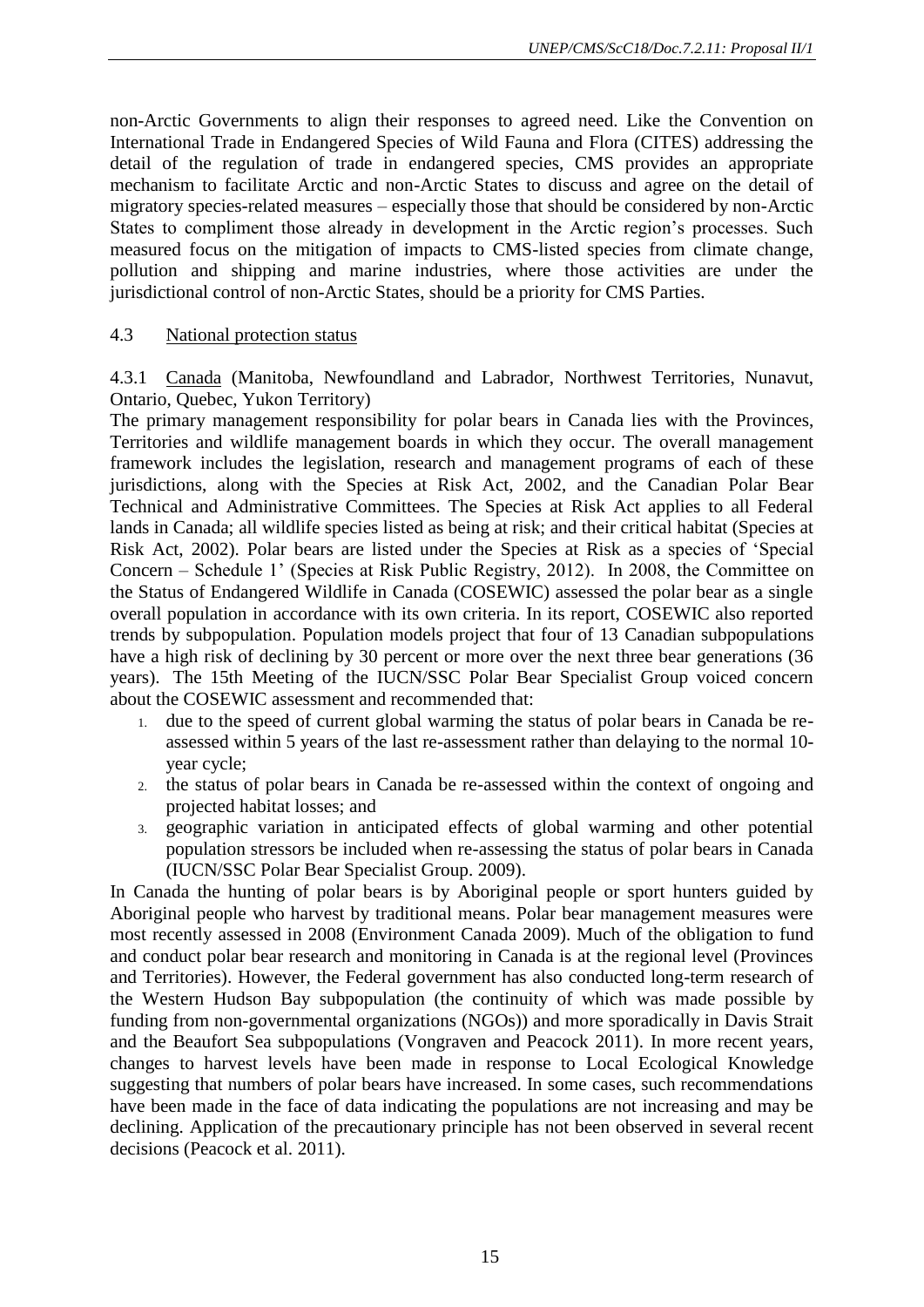## 4.3.2 Greenland

Greenland Self-Government Authorities exercise legislative and executive power for defined areas of responsibility (Government of Greenland 2009). The Greenlandic Government's Ministry of Fisheries, Hunting and Agriculture has established a polar bear quota system. National regulations for polar bear management are fixed by law in Executive Order no. 21 of 22 September 2005 on the Protection and Hunting of Polar Bears. Hunting is not prohibited, but there is year-round protection for all cubs and females accompanied by cubs. Only fulltime hunters are allowed to go polar bear hunting within each relevant municipality or area. A license is required for hunting and there is a detailed reporting system for all hunters. Polar bear quotas were issued in 2006, 2009 and again in 2011 (Parties to the 1973 Agreement on the Conservation of Polar Bears, 2009b; Greenland Ministry of Fisheries, Hunting and Agriculture 2009; Division on Wildlife Management, 2012). Prior to this the harvest of polar bears in Greenland was undertaken without quotas. In 2008 as a result of a CITES Non-Detriment Finding (NDF), Greenland implemented a voluntary export ban on all polar bear products (Parties to the 1973 Agreement on the Conservation of Polar Bears 2011) which remains in effect today. The monitoring and research of polar bears in Greenland is primarily conducted by the Greenland Institute of Natural Resources and has been on-going since the 1980s. The Danish Environmental Research Institute also has monitoring programs in collaboration with the Greenland Institute of Natural Resources and international research agencies, specifically on the contaminants of polar bears (Greenland Ministry of Fisheries, Hunting and Agriculture 2009).

#### 4.3.3 Norway (including Svalbard)

There has been no legal harvest of polar bears in Norway since 1973, but numbers and characteristics of defence kills are monitored, as well as human-bear interactions, especially in relation to tourism in Svalbard (Government of Norway, 2001). In 1927, the use of poison to hunt polar bears was prohibited. In 1939, an important denning area in Kongsøya was declared closed to hunting. In 1965, cubs and females with cubs were protected. In 1973, Norway prohibited the hunting of polar bears in Svalbard, except in cases of scientific or other special purposes. Approximately 65 percent of the land area of Svalbard is protected, including all major regions of denning by female polar bears. In 2001, the Norwegian Parliament passed a new Environmental Act for Svalbard. This act was designed to ensure that wildlife, including polar bears, is protected, although hunting of some species is allowed. The only permitted take of polar bears is for defence of life and property. In 2003, Svalbard designated six new protected areas, including the main polar bear denning area at Kong Karls Land (Norwegian Directorate for Nature Management 2009). Recent developments include work on management plans for protected areas important for polar bear denning and an agreement with Russia in 2010 on delineation of the border between Norway and Russia in the Barents Sea (Parties to the 1973 Agreement on the Conservation of Polar Bears 2011). Long term research conducted by the Norwegian Government (Norwegian Polar Institute) has resulted in extensive information on population ecology, movement, denning behaviour and contaminant load of polar bears on Svalbard and in the Barents Sea. There is at present considerable effort being put into investigating cost-efficient monitoring schemes for polar bears in the Barents Sea. This work is lead by the Norwegian Polar Institute, and a long term monitoring scheme of polar bear reproductive parameters as it relates to sea ice change has been established (Vongraven and Peacock 2011).

4.3.4 Russian Federation (North European Russia, Siberia, Chukotka, Sakha (Yakutia), Krasnoyarsk)

Restrictions on polar bear hunting began as early as 1938 in Russia with the prohibition on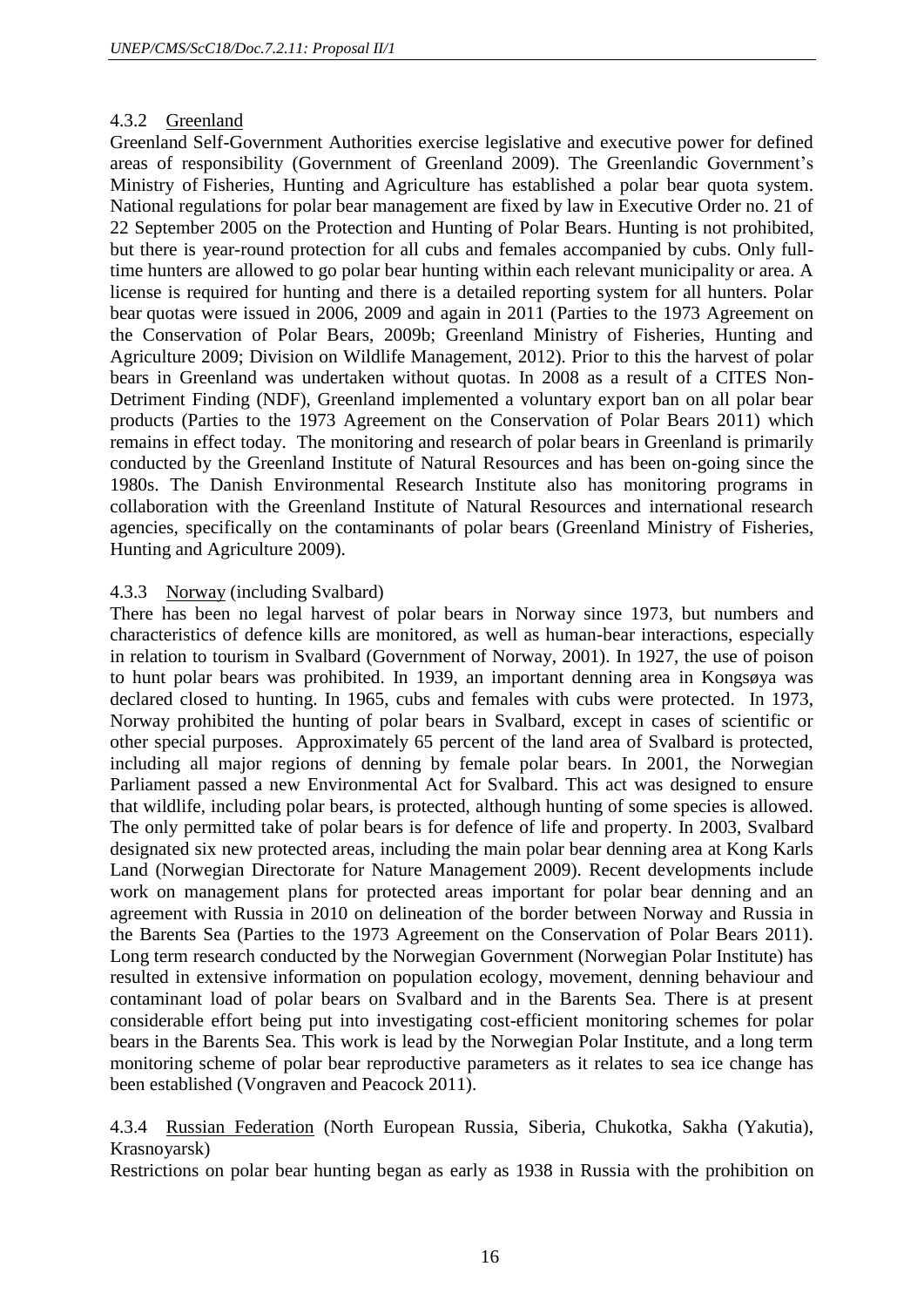hunting from ships and hydro-meteorological stations. In the 1950s, polar bear hunting was further limited in the Soviet Arctic. In 1956 the decree On Protection of Arctic Animals was adopted forbidding all hunting of polar bears whether on shore, islands or in the water. This decree remains in force, although polar bears have been illegally hunted in Russia for some time. The polar bear was listed as a "Red List species" in 1978 (Government of the Russian Federation 2009; Parties to the 1973 Agreement on the Conservation of Polar Bears, 2009b). A recent agreement between the Russian Federation and the United States allows for legalized hunting by native peoples in the Russian Federation, although to date no such hunting has been allowed as Russia has imposed its own zero quota on such take. There are a number of protected areas (wildlife refuges, parks, sanctuaries and reserves) that serve to protect polar bear habitat. The Strategy for Polar Bear Conservation in the Russian Federation was approved by the Ministry of Natural Resources and Environment of the Russian Federation, Decree No. 26-r in 2010 (Parties to the 1973 Agreement on the Conservation of Polar Bears 2011). The Russian Academy of Sciences has collaborated with US Fish and Wildlife Service and US Geological Survey scientists to study the sea ice habitats of their shared polar bear population. Russian scientists have developed collaborations with Norwegian biologists in research on the population status of the Barents Sea subpopulations and with American researchers to study the Chukchi Sea subpopulation. Coastal monitoring programs have been developed across the Russian Arctic by local residents, in collaboration with nongovernmental organizations, to increase deterrence activities, monitor poaching activities and to collect monitoring data. Since 1990, there has been a research and monitoring project on polar bear behaviour, condition, demography and denning on Wrangel Island in the Chukchi Sea (Vongraven and Peacock 2011).

## 4.3.5 United States of America (Alaska)

Polar bears are managed under the Marine Mammal Protection Act of 1972. All imports of polar bears and their products were banned under this act, with limited exceptions for science, conservation enhancement, public display, and, until recently, sport-hunted trophies. In May 2008, polar bears were listed as threatened under the Endangered Species Act; as a consequence, only imports for science and conservation enhancement are still allowed. Indigenous people in Alaska are allowed to hunt polar bears, only for the purpose of traditional use. The US Fish and Wildlife Service has general responsibilities for conservation and management of polar bears, in partnership with the State of Alaska, the Alaska Nanuuq Commission and the North Slope Borough (Parties to the 1973 Agreement on the Conservation of Polar Bears, 2009b; United States Fish and Wildlife Service 2009). The Endangered Species Act listing still allows Alaska Native handicrafts (not including hides or rugs) to be exported for non-commercial purposes and allows marine mammal parts to be exported for cultural exchanges among Natives of Alaska, Russia, Canada, and Greenland (United States Fish and Wildlife Service 2009).

Research, monitoring, and management of polar bears are conducted largely by the US Federal government. Additional research is conducted by the North Slope Borough, and there are auxiliary studies on disease, contaminants and foraging ecology by universities in conjunction with Federal research. Habitat and demographic studies in the southern Beaufort Sea have been long term and often performed in cooperation with Canadian scientists. There have also been collaborative research efforts with Russia in the Chukchi Sea. The funding and human capacity for the study and management of polar bears in the United States is extensive (Vongraven and Peacock 2011).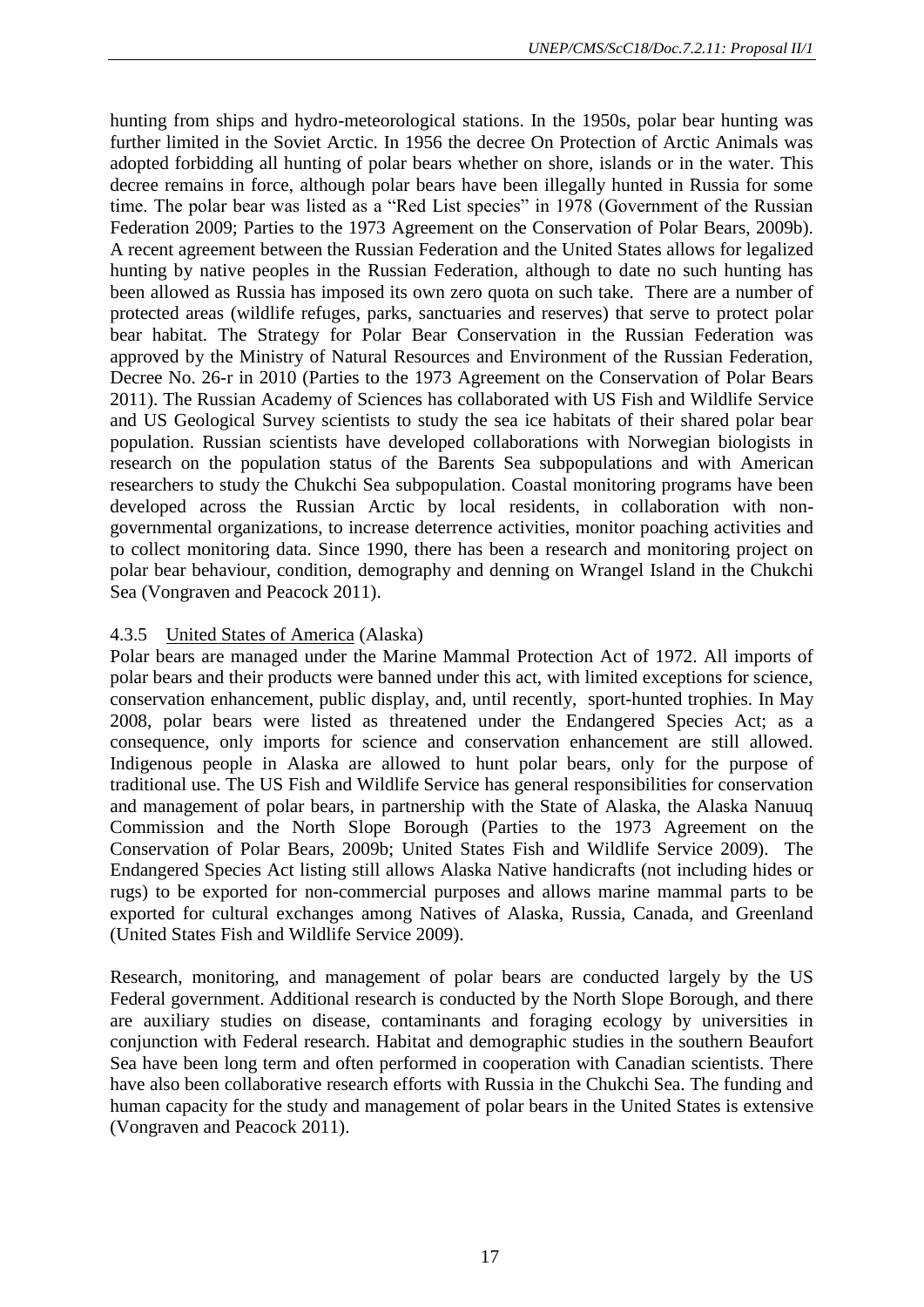# 4.4 International protection status

# 4.4.1 Coherence with the Convention on International Trade in Endangered Species of Wild Fauna and Flora (CITES)

The polar bear is listed on Appendix II of the Convention on International Trade in Endangered Species of Wild Fauna and Flora (CITES) under the higher taxon listing of Ursidae. All range States are Parties to CITES and none has taken a reservation on this species listing. CITES appropriately addresses issues related to international trade, and any CMS Appendix listing of polar bear should seek to cooperate fully with this ongoing work.

## 4.4.2 Coherence with the Agreement on the Conservation of Polar Bears (ACPB)

The circumpolar Agreement on the Conservation of Polar Bears (ACPB) was signed in 1973 between the Governments of Canada, Denmark, Norway, the Union of Soviet Socialist Republics and the United States of America, recognizing that the polar bear is a significant resource of the Arctic Region which requires additional protection. It prohibits the taking of polar bears except as provided in Article III, which includes the exercise of traditional rights in accordance with the laws of each Signatory Government. The 1973 Polar Bear Agreement requires that all Parties take appropriate action to protect the ecosystem of which polar bears are a part, with special attention to habitat components such as denning and feeding sites and migration patterns, and to manage polar bear populations in accordance with sound conservation practices based on the best scientific data. During their 2009 meeting, the ACPB Parties reinforced the importance of habitat protection as a means of implementing Article II of the Agreement on protection of ecosystems of which polar bears are a part, recognizing that the expansion of protected areas can potentially reduce the vulnerability of polar bear populations and their ecosystems, and that protected areas should be designed with consideration of long-term shifts in sea ice conditions that will result from climate change and the overall integrity of habitats critical to polar bear survival (Parties to the 1973 Agreement on the Conservation of Polar Bears, 2009, 2009b). Any CMS Appendix listing of polar bear should seek to cooperate fully with this ongoing work.

# 4.4.3 Coherence with the Inuvialuit - Inupiat Polar Bear Management Agreement

In 2000, a bilateral Inuvialuit - Inupiat Polar Bear Management Agreement in the Southern Beaufort Sea was signed between the Inuvialuit of Canada and the Inupiat of the United States - groups that both harvest polar bears for cultural and subsistence purposes (Brower, Carpenter et al. 2002). This agreement, based on the understanding that the two groups harvested animals from a single population shared across the international boundary, provides a joint responsibility for conservation and harvest practices. Provisions of the agreement include annual quotas, hunting seasons, and protection of females, cubs and dens (United States Fish and Wildlife Service 2009; Brower et al. 2002).

# 4.4.4 Coherence with the USA and Canadian Memorandum of Understanding

In 2008 a Memorandum of Understanding was signed between the USA and Canada, to facilitate and enhance coordination and cooperation for the conservation and management of polar bears between the two countries. The Memorandum of Understanding establishes the Bilateral Oversight Group in recognition of the need to leverage rather than duplicate the polar bear expertise and management experience of agency and Alaska Native/aboriginal people of both countries. The Memorandum of Understanding also identifies the need to establish a Scientific Working Group to assess the available information and aboriginal traditional knowledge of North American polar bear populations, and the establishment of other working groups as necessary to advise Environment Canada and the US Department of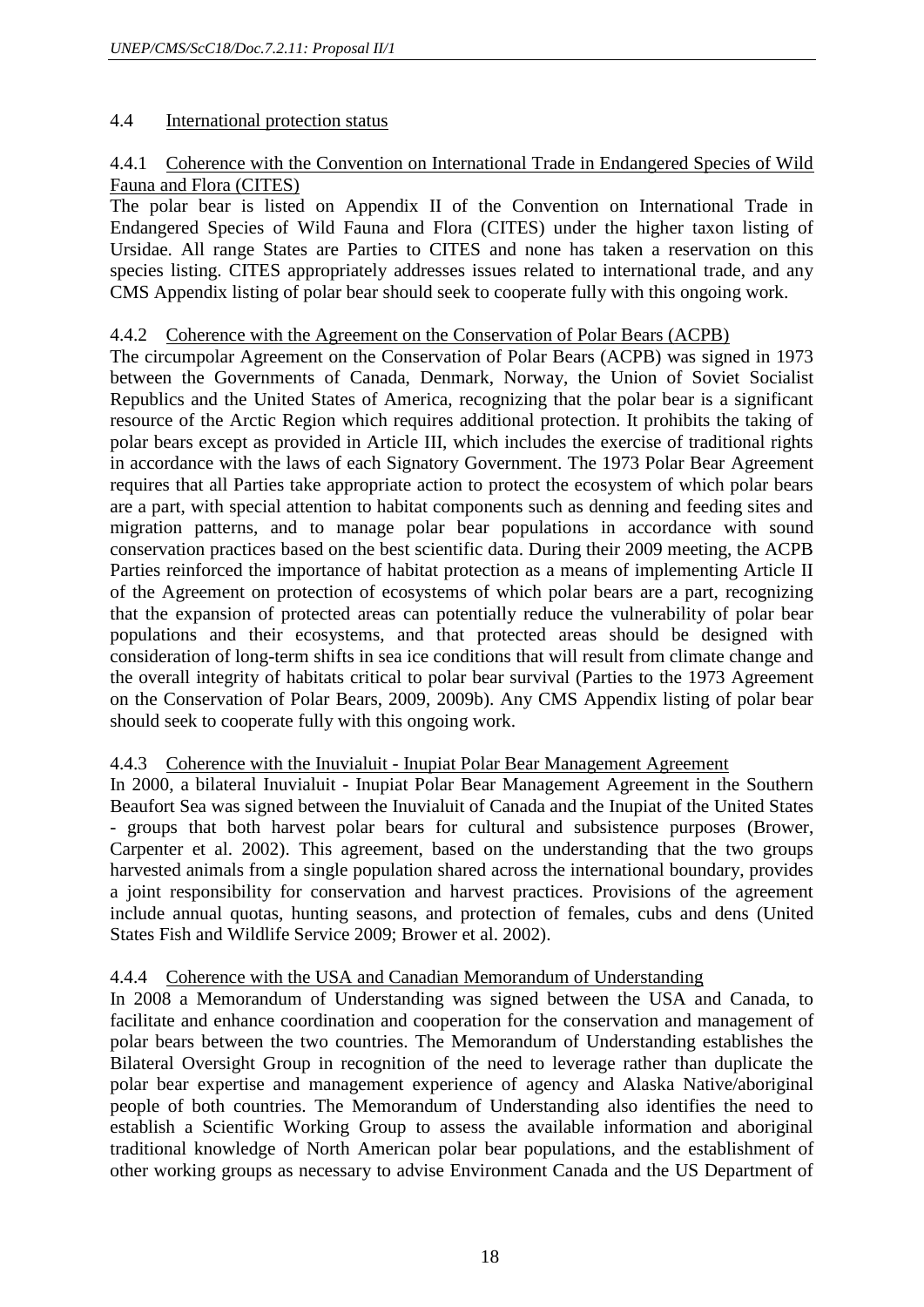the Interior on polar bear management and conservation (United States Fish and Wildlife Service 2009).

# 4.4.5 Coherence with the Alaska-Chukotka Polar Bear Agreement

A bilateral Agreement between the Government of the United States of America and the Government of the Russian Federation on the conservation and management of the Alaska-Chukotka polar bear population was also signed in 2000 and implemented in 2007. The agreement provides oversight by a joint commission (two members/jurisdiction one Native and one Federal); sets harvest limits; has authority to enforce regulations and for monitoring and reporting; and develops research priorities in cooperation with native organizations. The Agreement commits the parties to the conservation of important polar bear habitats. The first meeting of the USA-Russia Polar Bear Commission took place in Moscow on 23-25 September 2009. The Commission developed the structure of a Scientific Working Group, which is to assist the Commission in resolving questions pertaining to the protection and management of the Alaska-Chukotka polar bear population (United States Fish and Wildlife Service 2009).

# 4.4.6 Coherence with the Canada, Nunavut and Greenland Polar Bear Agreement

A trilateral Memorandum of Understanding for polar bear conservation and management was signed in 2009 between the Governments of Canada, Nunavut and Greenland. It established a joint commission that will recommend combined total allowable harvest and a fair division of the shared harvest (Environment Canada, 2009b).

# 4.4.7 Coherence with CMS

There is a long standing mandate for appropriate CMS involvement in polar bear conservation emanating from: CMS considering the impact of climate change on the Arctic; the request for the CMS to identify Arctic species for listing on the CMS Appendices; and the specific identification during CMS CoP10 of polar bears as a species that will be seriously impacted by climate change and should be considered for listing. There is also a mandate for CMS to play a useful role in facilitating greater international cooperation for migratory species conservation.

In 1997, *CMS Recommendation 5.5: Climate Change and its Implications for the Bonn Convention* first requested the establishment of a working group to formulate CMS's response to the impacts of climate change (CMS 1997).

In 2005, *CMS Resolution 8.11: Cooperation with other Conventions* requested the examination of options for a flexible framework between all relevant actors, such as a global partnership on biodiversity, in order to enhance international implementation of migratory species conservation through improved cooperation. During the same CMS CoP, *Resolution 8.13: Climate Change and Migratory Species,* was also passed, recognising that climate change might significantly affect the behaviour, distribution and abundance of migratory species and might change the ecological character of their habitats. Resolution 8.13 established a high priority programme of work for the CMS Secretariat and Scientific Council to pursue in this area (CMS, 2005; CMS 2005b).

In 2008, *CMS Resolution 9.6: Cooperation with other Bodies* was passed, reaffirming the importance for CMS of continuing to develop effective and practical cooperation with other biodiversity instruments and international organisations and for the CMS Secretariat, CMS daughter agreements and the Scientific Council to enhance engagement with IUCN expert committees. The 9<sup>th</sup> CMS CoP also passed *Resolution 9.7: Climate Change Impacts on*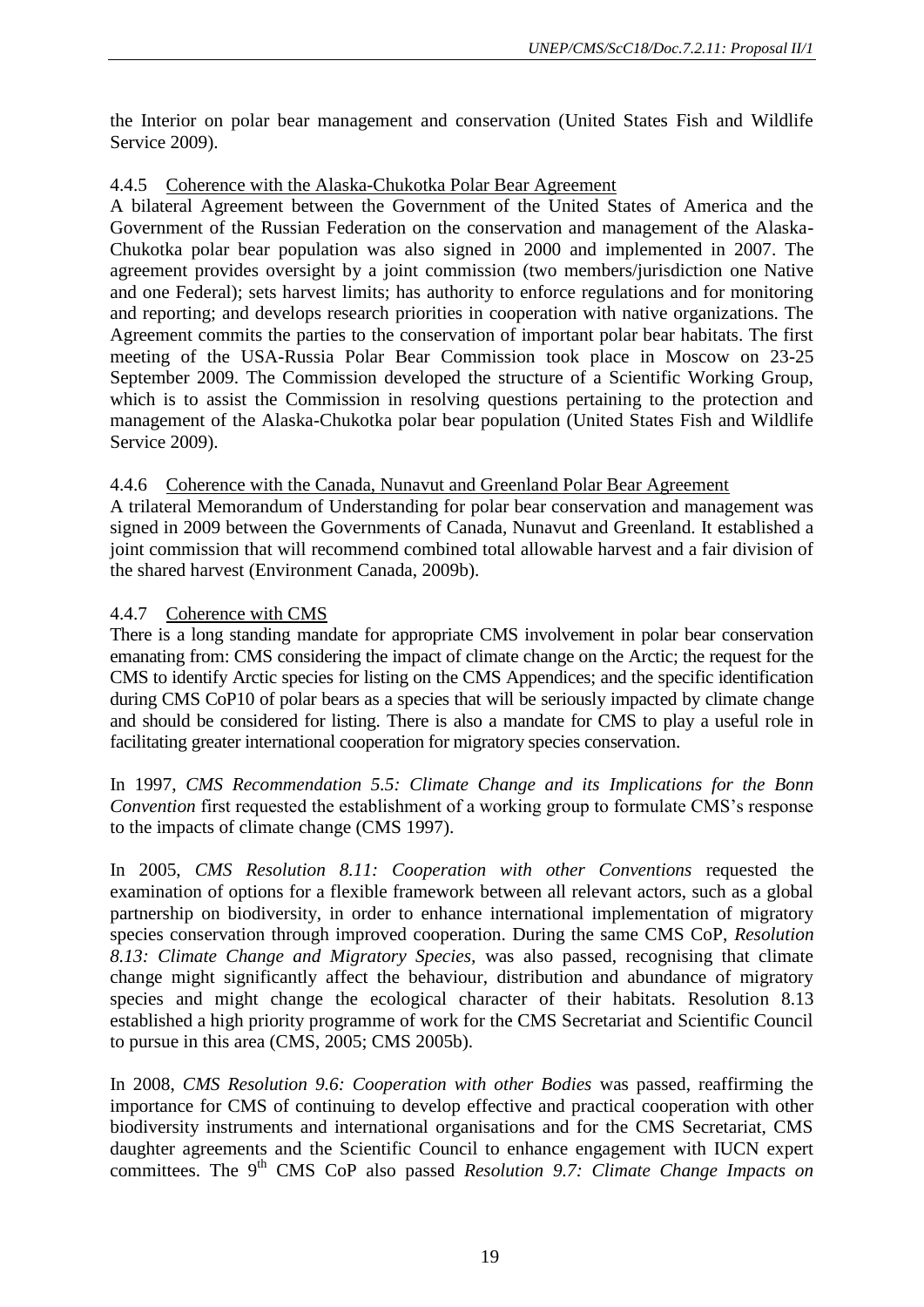*Migratory Species,* which urged Parties to identify which migratory species are most likely to be directly or indirectly threatened or impacted by climate change and for the Scientific Council to prioritise climate change adaptation concerning migratory species in its future work programme; as well as for the various CMS bodies, other biodiversity organizations and biodiversity related bodies to produce scientific and technical advice to assist CMS Parties introduce adaptation measures to counteract the effects of climate change on migratory species (CMS, 2008; CMS 2008b). CMS *Resolution 9.9: Migratory Marine Species* drew specific attention to the major and accelerating changes to Arctic regions due to climate change and the consequences for migratory marine mammals specifically in these regions. The resolution directed the Scientific Council and the CMS Secretariat to identify priority issues, species and habitats in the marine sphere requiring intervention by CMS in the next decade, while specifically requesting that CMS seek avenues for research and dialogue on issues of common interest with the Arctic Council (in particular CAFF) regarding Arctic migratory marine species. Resolution 9.9 also requested that the Scientific Council should advise which additional Arctic migratory marine species might warrant listing on the CMS appendices (CMS, 2008c).

During CMS CoP10 in 2011, Parties extended the call for greater coordination and facilitation through *Resolution 10.21: Synergies and Partnerships* reiterating the importance of cooperation and synergies with other bodies. It requested the Secretariat to continue developing effective and practical cooperation with relevant stakeholders including other biodiversity instruments and international organizations. In particular Resolution 10.21 suggested that the CMS and Convention on Biological Diversity (CBD) Secretariat as well as the Secretariats of other relevant Multilateral Environmental Agreements (MEAs) could advise on ways and means of more coherently addressing the conservation and sustainable use of animal species in CBD processes. This would include ways and means in relation to the implementation by biodiversity-related conventions of the Strategic Plan for Biodiversity 2011-2020 and its Aichi Targets adopted by CBD CoP10 (Decision X/2). The Resolution also urged Parties to facilitate cooperation among international organizations and to promote the integration of biodiversity concerns related to migratory species into all relevant sectors by coordinating their national positions among the various conventions and other international fora in which they are involved (CMS, 2011c).

Also during CMS CoP10 *Resolution 10.3: The Role of Ecological Networks in the Conservation of Migratory Species* recognized that habitat destruction and fragmentation are among the primary threats to migratory species, and that the identification and conservation of habitats of appropriate quality, extent, distribution and connectivity are of paramount importance for the conservation of migratory species in both the terrestrial and marine environments. It also recognized that migratory species merit particular attention when designing and implementing initiatives aimed at promoting ecological networks in order to ensure that the areas selected are sufficient to meet the needs of these species throughout their life cycles and migratory ranges. Resolution 10.3 requested that the Secretariat work with Parties, the Scientific Council and other international and regional organizations, including CBD, to organize regional and sub-regional workshops to promote the conservation and management of critical sites and ecological networks among Parties (CMS, 2011).

Most importantly, the CMS Scientific Council Working Group on Climate Change presented the outcomes of a workshop - *The Impact of Climate Change on Migratory Species: the current status and avenues for action* - that collected research priorities and policy recommendations for inclusion in CMS's climate change policy and its climate change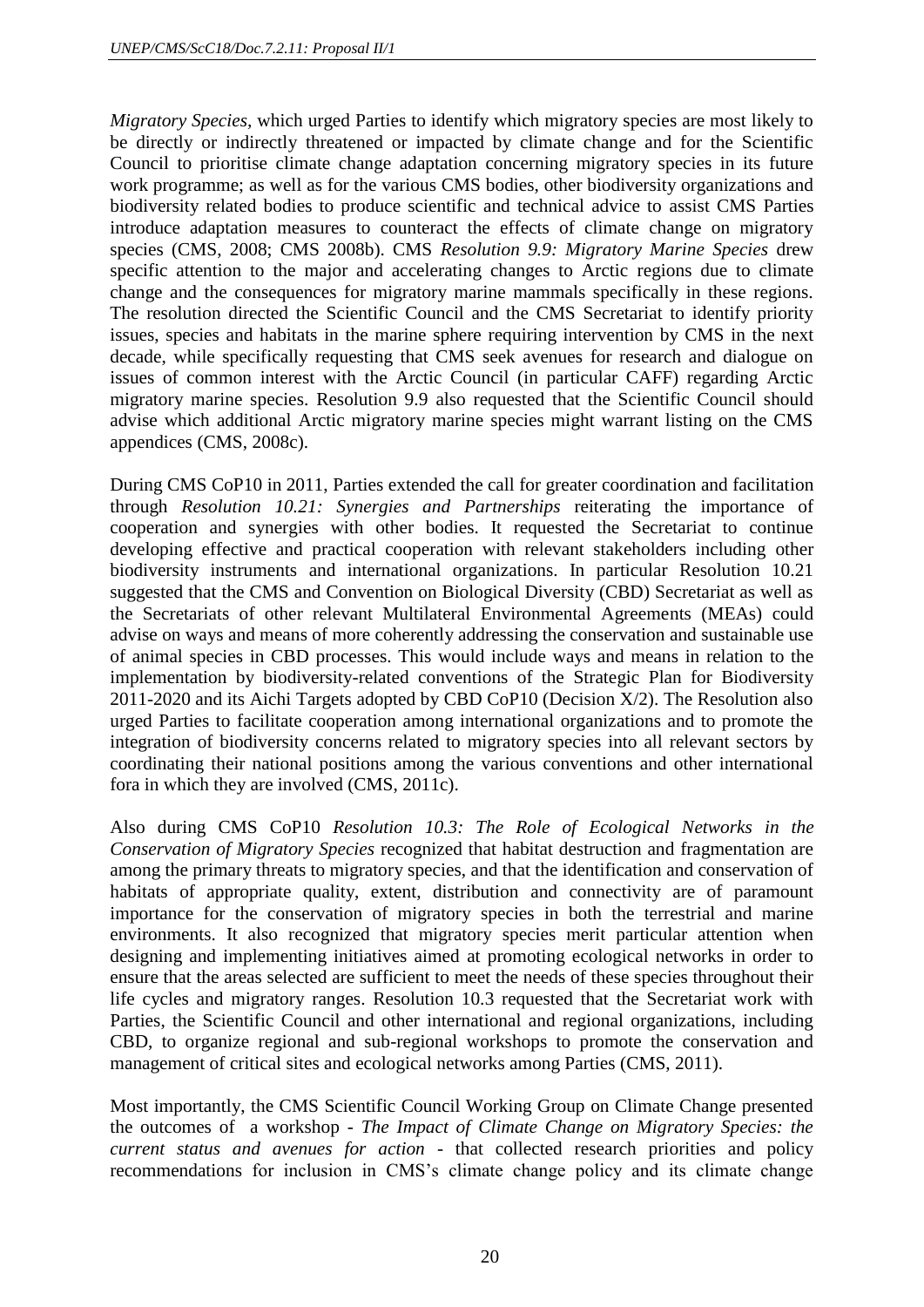resolution (CMS, 2011d). Consequently, *Resolution 10.19: Migratory Species Conservation in the Light of Climate Change*, as drafted by the Working Group on Climate Change, was passed. It urged Parties, the Scientific Council, conservation stakeholders and relevant organizations to improve the resilience of migratory species and their habitats to climate change, by reducing other threats in order to maintain or increase population size and genetic diversity. When implementing Resolution 10.3 on ecological networks, Resolution 10.19 asks the Secretariat and the Scientific Council to examine whether provisions of the Convention, including the terms "range" and "historic coverage" in Article I, might benefit from a new interpretation that takes account of the requirements of species in response to climate change. This is in view of the fact that climate change was not explicitly considered when the Convention text was signed in 1979. Resolution 10.19 also requests the Secretariat to strengthen synergies with the Secretariats of other international instruments, in order to address more effectively the threats that climate change poses to biodiversity, whilst recognizing the distinct mandates and independent legal status of each treaty. Finally, Resolution 10.19 requests Parties, the Scientific Council, and the scientific community (including IUCN and other relevant organizations) to identify Appendix I and II listed species, as well as other migratory species on the IUCN Red List, that are most susceptible to climate change and specifically to consider the listing of polar bear on the CMS appendices (CMS, 2011b).

## 4.5 Additional protection needs

The majority of policy and legislative effort to date has focused on the regulation of harvest and trade and the development of conservation management plans by Arctic Range States. However, although there are regulatory mechanisms for managing many of the threats to polar bears in each of the polar bear Range States, as well as among range countries through bilateral and multilateral agreements, there are no known regulatory mechanisms that are directly and effectively addressing reductions in sea ice habitat at this time.

As stated in previous sections, one study has predicted a two-thirds decline of polar bears by mid-century (Amstrup et al. 2008), changes in polar bear migration routes or movement patterns will likely not be conclusively detected until ecological conditions, particularly the distribution and abundance of ice, change significantly, at which point there might be no ability to return to previous behaviours.

The IUCN/SSC Polar Bear Specialist Group *Resolution 1-2009: Effects of global warming on polar bears* recognized that sea ice is essential to the continued survival of polar bears and that human-produced green house gases are playing a significant forcing role in global warming, they recommended that urgent global action to significantly reduce atmospheric greenhouse gas concentrations (IUCN Polar Bear Specialist Group. 2009).

There is an urgent need focused, international attention on the impacts of the global community on polar bear habitat and ensuring that seasonal polar bear migrations are as unimpeded as possible, including through the restriction of activities that may involve non-Arctic States, such as petroleum exploration, petroleum extraction and shipping. It is appropriate for CMS to facilitate this attention.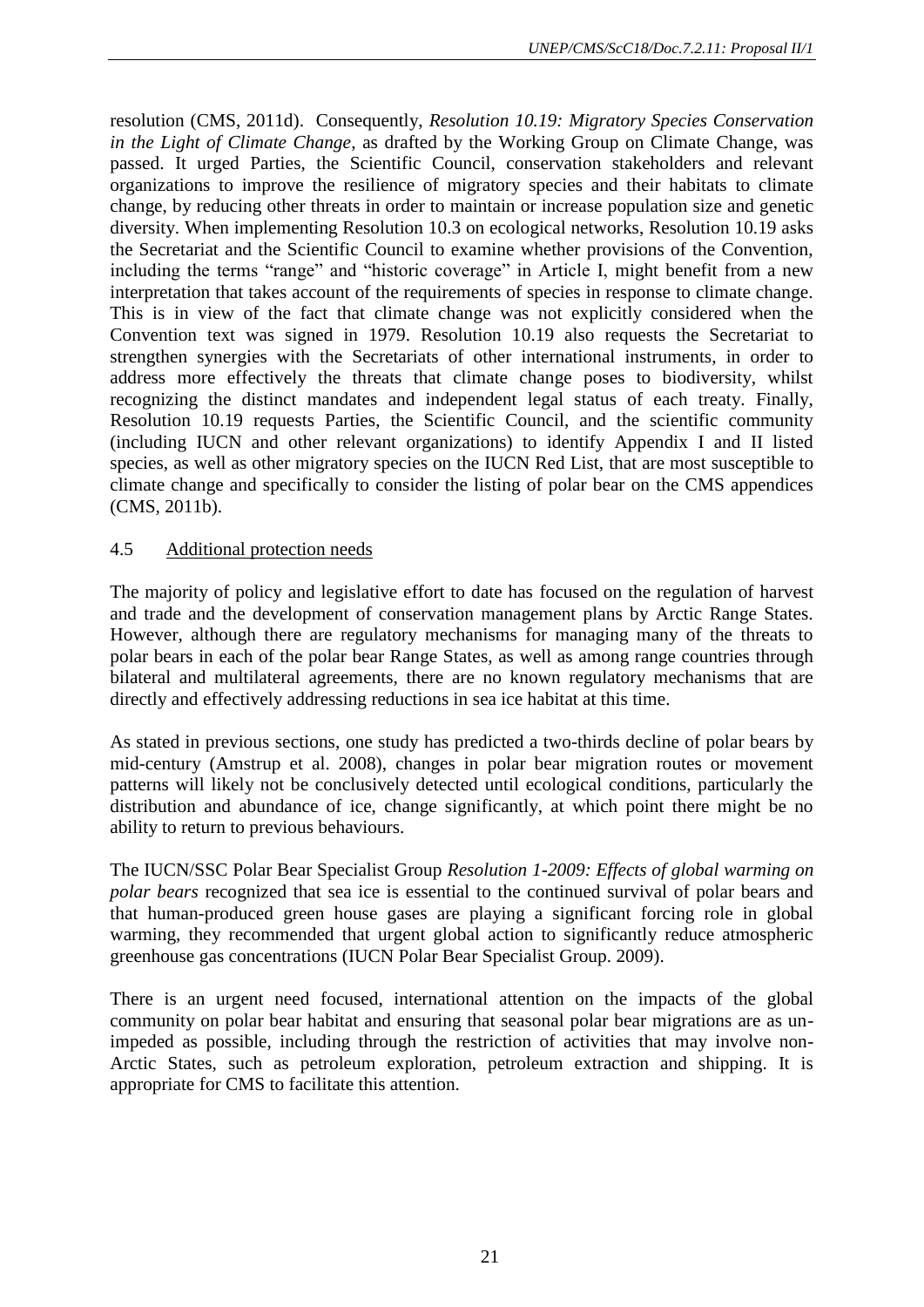## **5. Range States**

Canada (Manitoba, Newfoundland and Labrador, Northwest Territories, Nunavut, Ontario, Quebec, Yukon Territory), DENMARK/Greenland, NORWAY (including Svalbard), Russian Federation (North European Russia, Siberia, Chukotka, Sakha (Yakutia), Krasnoyarsk), United States of America (Alaska). Vagrants occasionally reach Iceland.

## **6. Comments from Range States**

## **7. Additional remarks**

#### **8. References**

- Aars, J., N. Lunn, et al. (2005). Polar Bears: Proceedings of the 14th Working Meeting of the IUCN/SSC Polar Bear Specialist Group. Seattle, Washington, USA.
- ACIA (2004). Impacts of a Warming Arctic: Arctic Climate Impact Assessement. Cambridge, Cambridge University Press.
- AMAP (1997). Persistent Organic Pollutants. Arctic Pollution Issues: A State of the Arctic Environment Report. Oslo, Arctic Council, Arctic Monitoring and Assessment Programme.
- Amstrup, S. (2003). The Polar Bear Ursus maritimus: Biology, Management, and Conservation. Wild Mammals of North America. G. Feldhamer, B. Thompson and J. Chapman. Baltimore, Johns Hopkins University Press.
- Amstrup SC, Marcot BG, Douglas DC (2008) A Bayesian network modeling approach to forecasting the 21st century worldwide status of polar bears. In: Arctic Sea Ice Decline: Observations, Projections, Mechanisms, and Implications, Geophysical Monograph Series vol. 180 (eds DeWeaver ET, Bitz CM, Tremblay LB), pp. 213–268.
- Amstrup, S., E. DeWeaver, et al. (2010). "Greenhouse gas mitigation can reduce sea ice loss and increase polar bear persistence." Nature **468**: 955-960.
- Amstrup, S., G. Durner, et al. (2000). "Movements and distribution of polar bears in the Beaufort Sea." Canadian Journal of Zoology **78**(6): 948-966.
- Amstrup, S., H. Caswel, et al. (2009). "Rebuttal of 'Polar Bear Population Forecasts: A Public-Policy Forecasting Audit' " Interfaces **39**(4): 353-369.
- Amstrup, S., I. Stirling, et al. (2006). "Recent observations of intraspecific predation and cannibalism among polar bears in the southern Beaufort Sea." Polar Biology **29**(11): 997-1002.
- Atkinson, S. and M. Ramsay (1995). "The Effects of Prolonged Fasting of the Body Composition and Reproductive Success of Female Polar Bears (Ursus maritimus)." Functional Ecology **9**(4): 559-567.
- Belikov, S., A. Boltunov, et al. (2010). Strategy for Polar Bear conservation in the Russian Federation, Ministry of Natural Resources and Environment of the Russian Federation.
- Bentzen, T., E. Follmann, et al. (2008). "Dietary biomagnification of organochlorine contaminants in Alaskan polar bears." Canadian Journal of Zoology **86**(3): 177-191.
- Bergen, S., G. Durner, et al. (2007). Predicting Movements of Female Polar Bears between Summer Sea Ice Foraging Habitats and Terrestrial Denning Habitats of Alaska in the 21st Century: Proposed Methodology and Pilot Assessment. Reston, U.S. Geological Survey.
- Berkman, P. and O. Young (2009). "Science and government. Governance and environmental change in the Arctic Ocean." Science **17**(324(5925)): 339-340.
- Bernhoft, A., J. Skaare, et al. (2000). "Possible immunotoxic effects of organochlorines in polar bears (Ursus maritimus) at Svalbard." J. Toxicol. Env. Health **A**(59): 561–574.
- Brower, C., A. Carpenter, et al. (2002). "The Polar Bear Management Agreement for the Southern Beaufort Sea:An Evaluation of the First Ten Years of a Unique Conservation Agreement." Arctic **55**(4): 362-372.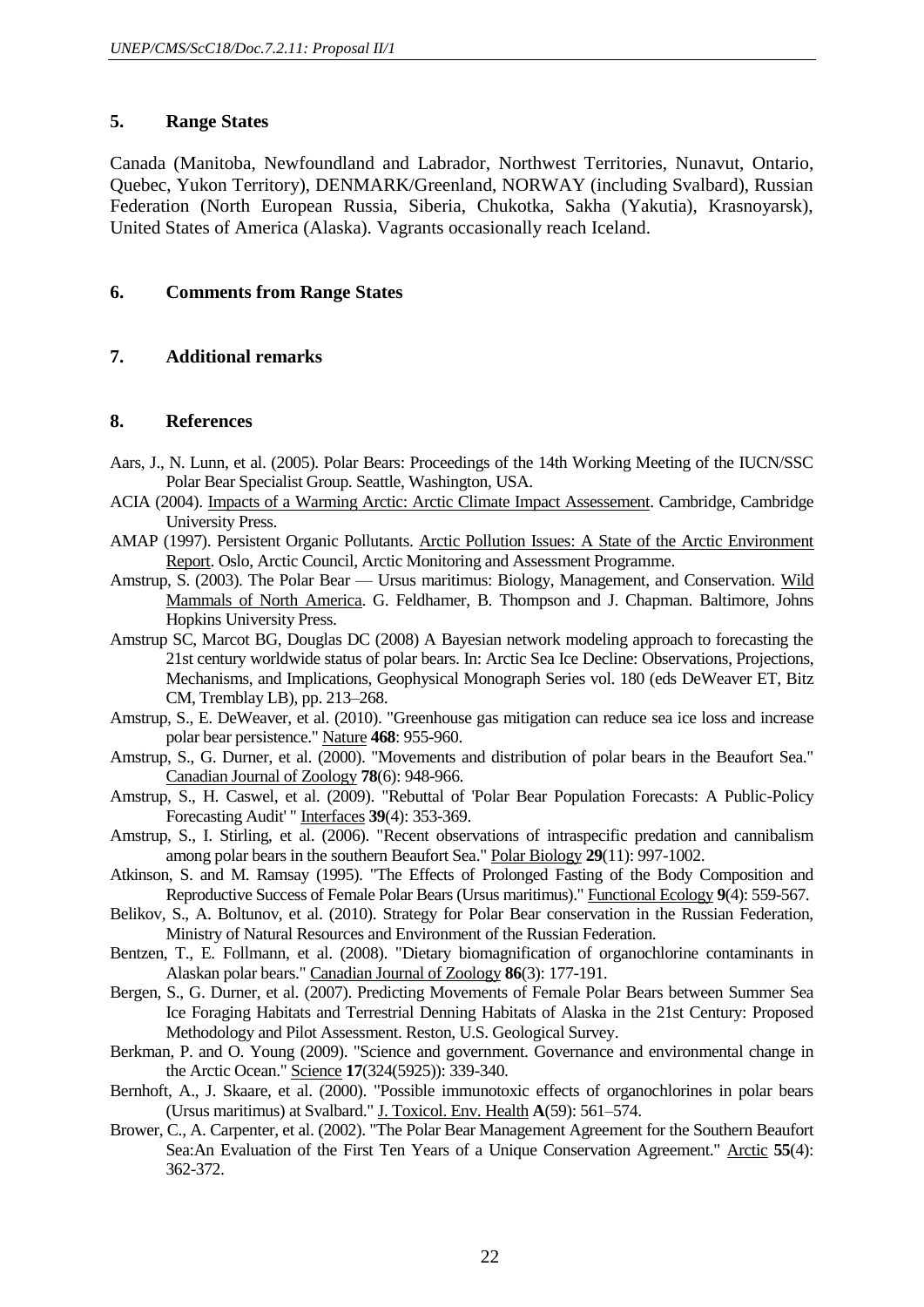- Burek, K., F. Gulland, et al. (2008). "Effects of Climate Change on Arctic Marine Mammal Health." Ecological Applications **18**(2): S126-S134.
- Castro de la Guardia, L., Derocher, A. E., Myers, P. G., Terwisscha van Scheltinga, A. D. and Lunn, N. J. (2013), "Future sea ice conditions in Western Hudson Bay and consequences for polar bears in the 21st century." Global Change Biology, **19**: 2675–2687
- CBC News. (April 11th, 2011). Demand for polar bear hides soars: auction house. CBC News. Toronto, CBC/Radio-Canada.
- CBC News. (April 1st 2011). Quebec hunters kill 12 times more polar bears. CBC News. Toronto, CBC/Radio-Canada.
- Cedar, O. (2011). "The Arctic Council: Gatekeeper or Doormat to the World's Next Major Resource Battle?" Sustainable Development Law & Policy **12**(1): 40, 51, 66-67.
- Cherry, S., A. Derocher, et al. (2008). "Fasting physiology of polar bears in relation to environmental change and breeding behavior in the Beaufort Sea." Polar Biology **32**(3): 383-391.
- Clarkson, P., and D. Irish. (1991). Den collapse kills female polar bear and two newborn cubs. Arctic **44**: 83–84.
- CMS (1997). Recommendation 5.5: Climate Change and its Implications for the Bonn Convention, 5th Conference of the Parties to the Convention on Migratory Species of Wild Animals, Geneva
- CMS (2005). Resolution 8.11: Cooperation with other Conventions, 8th Conference of the Parties to the Convention on Migratory Species of Wild Animals, Nairobi
- CMS (2005b). Resolution 8.13: Climate Change and Migratory Species, 8th Conference of the Parties to the Convention on Migratory Species of Wild Animals, Nairobi
- CMS (2008). Resolution 9.6: Cooperation with other Bodies, 8th Conference of the Parties to the Convention on Migratory Species of Wild Animals, Rome
- CMS (2008b). Resolution 9.7: Climate Change Impacts on Migratory Species, 8th Conference of the Parties to the Convention on Migratory Species of Wild Animals, Rome
- CMS (2008c). Resolution 9.9: Migratory Marine Species, 8th Conference of the Parties to the Convention on Migratory Species of Wild Animals, Rome
- CMS (2011). Resolution 10.3: The Role of Ecological Networks in the Conservation of Migratory Species, 10th Conference of the Parties to the Convention on Migratory Species of Wild Animals, Bergen
- CMS (2011b). Resolution 10.19: Migratory Species Conservation in the Light of Climate Change, 10th Conference of the Parties to the Convention on Migratory Species of Wild Animals, Bergen
- CMS (2011c). Resolution 10.21: Synergies and Partnerships, 10th Conference of the Parties to the Convention on Migratory Species of Wild Animals, Bergen
- CMS (2011d). Conf 10.40: Impact of Climate Change on Migratory Species: The Current Status and Avenues for Action, 10th Conference of the Parties to the Convention on Migratory Species of Wild Animals, Bergen, at: http://www.cms.int/bodies/COP/cop10/docs\_and\_inf\_docs/doc\_40\_climate\_change\_e.pdf (downloaded  $14<sup>th</sup>$  April 2012)
- Convention for the Protection of the Marine Environment of the North-East Atlantic, 1992, (OJ L104) Paris, at:

http://www.ospar.org/html\_documents/ospar/html/ospar\_convention\_e\_updated\_text\_2007.pdf (accessed  $10^{th}$  April 2012)

- Derocher, A., M. Andersen, et al. (2011). "Sea ice and polar bear den ecology at Hopen Island, Svalbard." Marine Ecology Progress Series (441): 273-279.
- Derocher, A., N. Lunn, et al. (2004). "Polar Bears in a Warming Climate." Integrative and Comparative Biology **44**(2): 163-176.
- Dietz, R., R. Bossi, et al. (2008). "Increasing Perfluoroalkyl Contaminants in East Greenland Polar Bears (Ursus maritimus): A New Toxic Threat to the Arctic Bears." Environmental Science  $\&$ Technology **42**(7): 2701-2707.
- Division on Wildlife Management (2012). Marine animal quotas, Ministry of Fisheries, Hunting and Agriculture, Government of Greenland, at: http://uk.nanoq.gl/Emner/Government/Departments/ministry\_of\_fisheries/Division%20on%20Wil dlife%20Management/Quotas.aspx (downloaded 10<sup>th</sup> April 2012)
- Douglas, D. (2010). Arctic Sea Ice Decline: Projected Changes in Timing and Extent of Sea Ice in the Bering and Chukchi Seas, U.S. Geological Survey Open-File Report. **2010-1176**.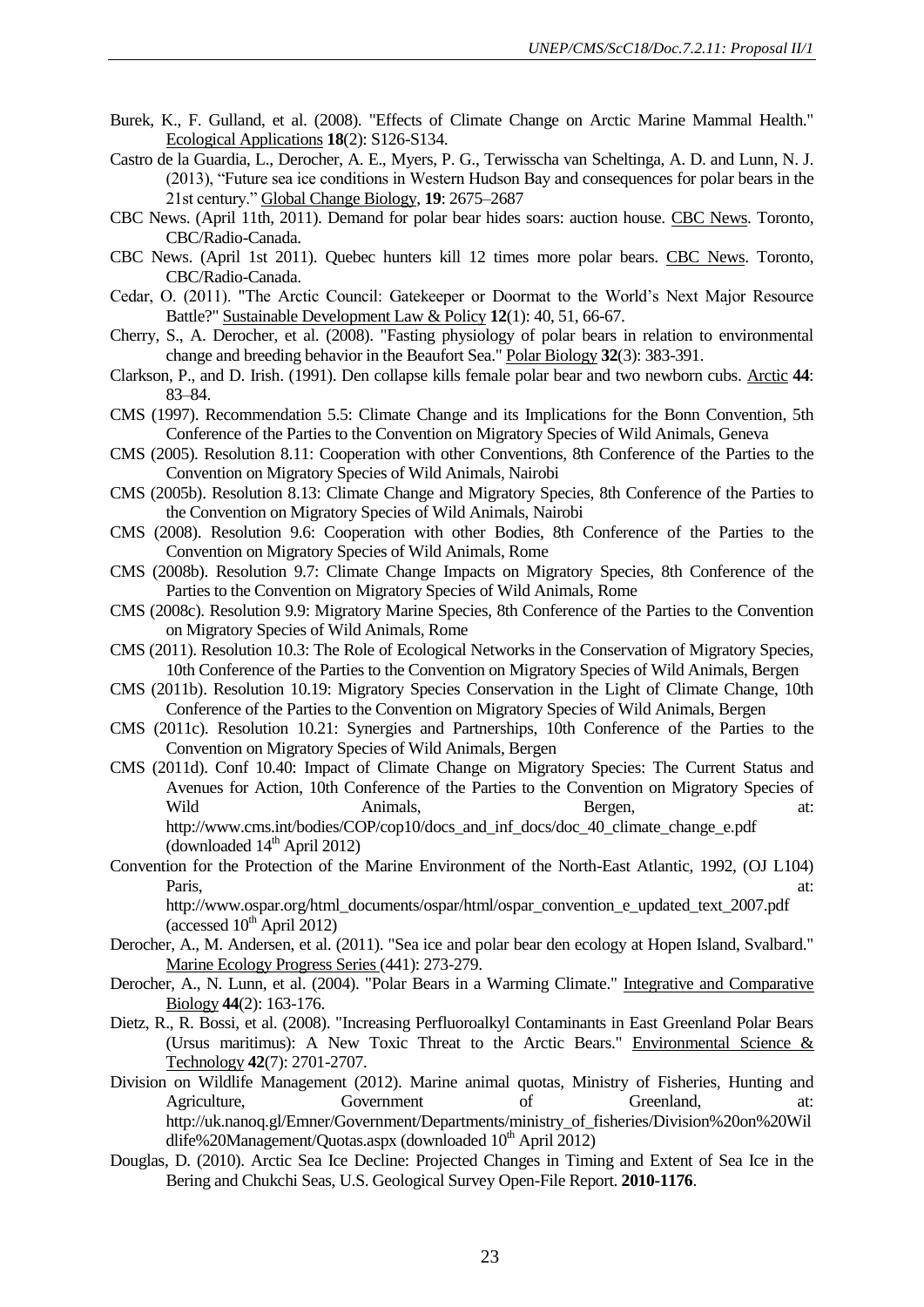- Durner, G., D. Douglas, et al. (2007). Predicting the Future Distribution of Polar Bear Habitat in the Polar Basin from Resource Selection Functions Applied to 21st Century General Circulation Model Projections of Sea Ice. Reston, Virginia, U.S. Geological Survey
- Durner, G., D. Douglas, et al. (2009). "Predicting 21st-century polar bear habitat distribution from global climate models." Ecological Monographs **79**: 25–58.
- Durner, G., J. Whiteman, et al. (2011). "Consequences of long-distance swimming and travel over deepwater pack ice for a female polar bear during a year of extreme sea ice retreat." Polar Biology **34**(7): 975-984.
- Durner, G., S. Amstrup, et al. (2006). "Polar Bear Maternal Den Habitat in the Arctic National Wildlife Refuge, Alaska." Arctic **59**(1): 31-36.
- Environment Canada (2009). Polar Bears in Canada: Conservation, Management and Research, Meeting of the Parties to the Agreement on the Conservation of Polar Bears; Tromsø, Norway, at: http://www.polarbearmeeting.org/content.ap?thisId=500038377 (downloaded 14<sup>th</sup> April 2012)
- Environment Canada (2009b). Canada Takes Another Major Step Forward on Polar Bear Conservation, Press Statement (October 30th, 2009), at: http://www.ec.gc.ca/default.asp?lang=En&n=714D9AAE-1&news=CB28FD19-07D9-446E-8DD9-899E38E8F5C5 (accessed at  $16<sup>th</sup>$  April 2012)
- European Commission (2008). European Commission Communication on the European Union and the Arctic Region European Union (EU), at: http://eeas.europa.eu/arctic\_region/docs/com\_08\_763\_en.pdf (accessed 10<sup>th</sup> April 2012)
- European Parliament (2008). European Parliament Resolution on Arctic Governance, European Union (EU), Brussels, at http://www.europarl.europa.eu/sides/getDoc.do?type=TA&reference=P6-TA- $2008-0474\&$ language=EN (accessed  $10<sup>th</sup>$  April 2012)
- Ferguson, S., M. Taylor, et al. (1997). "Space use by polar bears in and around Auyuittuq National Park, Northwest Territories, during the ice-free period." Canadian Journal of Zoology **75**(10): 1585-1594.
- Ferguson, S., M. Taylor, et al. (2000). "Influence of Sea Ice Dynamics on Habitat Selections by Polar Bears." Ecology **81**(3): 761-772.
- Fischbach, A., S. Amstrup, et al. (2007). "Landward and eastward shift of Alaskan polar bear denning associated with recent sea ice changes." Polar Biology **30**(11): 1395-1405.
- Freeman, M. and G. Wenzel (2006). "The Nature and Significance of Polar Bear Conservation Hunting in the Canadian Arctic." Arctic **59**(1): 21-30.
- Freeman, M. and L. Foote (2010). "Inuit, Polar Bears, and Sustainable Use: Local National and International Perspectives." Human Ecology **38**: 463–465.
- Gerhardt, H., P. Steinberg, et al. (2010). "Contested Sovereignty in a Changing Arctic." Annals of the Association of American Geographers **100**(4 (Special Issue: Climate Change): 992-1002.
- Gill, M., C. Zöckler, et al. (2010). The Arctic Species Trend Index. Arctic Biodiversity Trends 2010: Selected Indicators of Change. Akureyri, Iceland, CAFF International Secretariat.
- Gleason, J. and K. Rode (2009). "Polar Bear Distribution and Habitat Association Reflect Long-Term Changes in Fall Sea Ice Conditions in the Alaskan Beaufort Sea." Arctic **62**(4): 405-417.
- Government of Greenland (2009). Act on Greenland Self-Government (Act no. 473 of 12 June 2009), Government of Greenland, at: http://uk.nanoq.gl/Emner/~/media/6CF403B6DD954B77BC2C33E9F02E3947.ashx (accessed  $10^{th}$  April 2012)
- Government of Norway (2001). Svalbard Environmental Protection Act (No.79 Relating to the Protection of the Environment in Svalbard), Government of Norway at: http://www.regjeringen.no/en/doc/Laws/Acts/Svalbard-Environmental-Protection-Act.html?id=173945 (accessed  $12<sup>th</sup>$  April 2012)
- Government of the Russian Federation (2009). Protection and Management of Polar Bear Populations in Russia, Meeting of the Parties to the Agreement on the Conservation of Polar Bears; Tromsø, Norway, at: http://www.polarbearmeeting.org/content.ap?thisId=500038377 (accessed 14<sup>th</sup> April 2012)
- Greenland Ministry of Fisheries, Hunting and Agriculture (2009). Polar Bear Management in Greenland, Meeting of the Parties to the Agreement on the Conservation of Polar Bears; Tromsø, Norway, at: http://www.polarbearmeeting.org/content.ap?thisId=500038377 (accessed 14<sup>th</sup> April 2012)
- Hunter, C., H. Caswell, et al. (2010). "Climate change threatens polar bear populations: a stochastic demographic analysis." Ecology **91**: 2883–2897.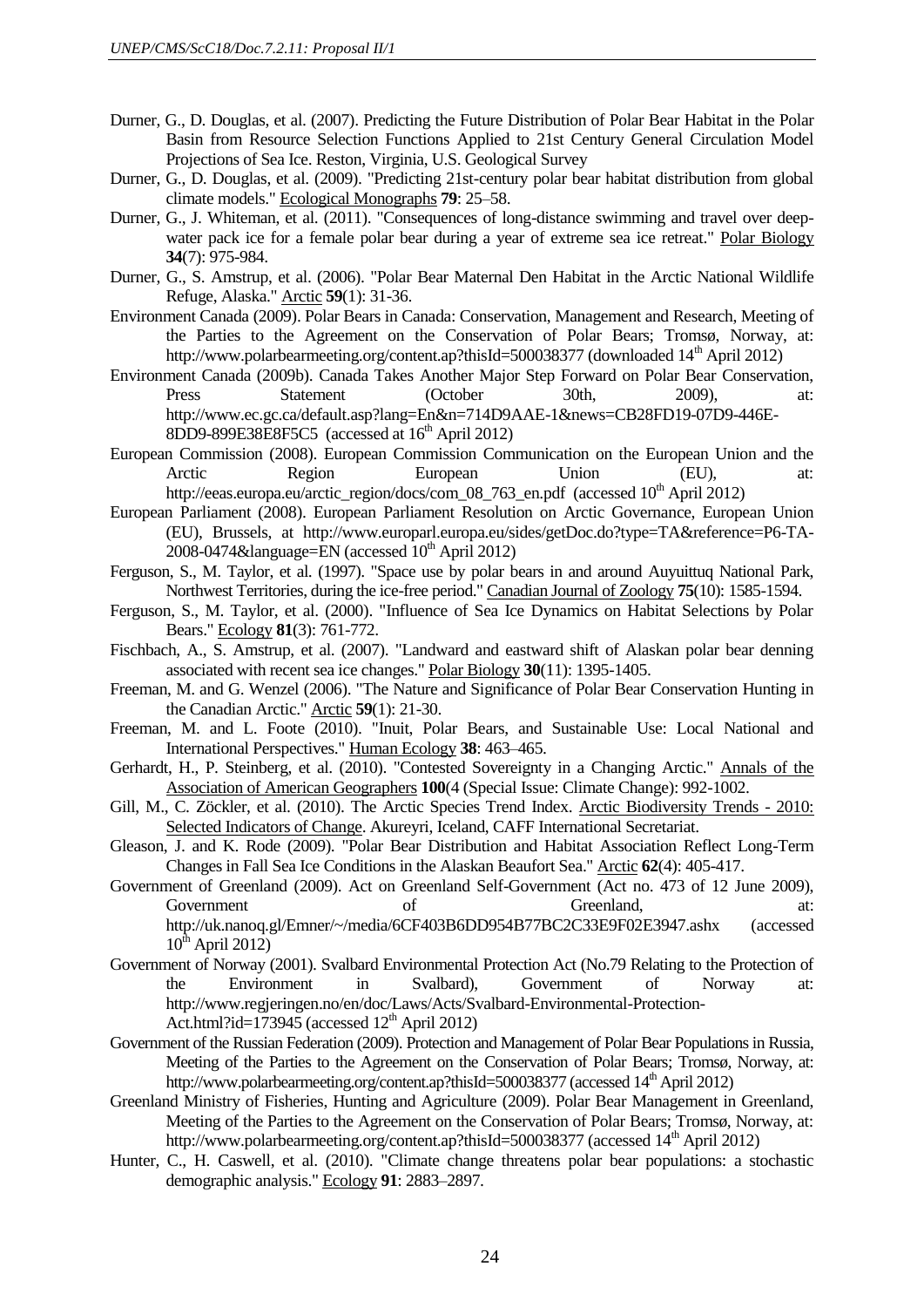- IUCN Polar Bear Specialist Group. (2005). Resolution 1-2005: A precautionary approach when setting catch levels in a warming Arctic. Seattle, USA, 14<sup>th</sup> meeting of the PBSG.
- IUCN Polar Bear Specialist Group. (2009). Resolution 1-2009: Effects of global warming on polar bears. Copenhagen, Denmark, 15th meeting of the PBSG.
- IUCN (2001). IUCN Red List Categories and Criteria: Version 3.1. IUCN Species Survival Commission. IUCN, Gland, Switzerland and Cambridge, UK. at: http://www.iucnredlist.org/apps/redlist/static/categories\_criteria\_3\_1 (accessed 24<sup>th</sup> April 2012)
- IUCN/SSC Polar Bear Specialist Group. (2009). Resolution 3-2009: On the 2008 status report on polar bear by the Canadian Committee on the Status of Endangered Wildlife in Canada (COSEWIC). Copenhagen, Denmark, 5th Meeting of the PBSG.
- Jensen, Ø., (2007). The IMO Guidelines for Ships Operating in Arctic Ice-Covered Waters, Fridtjof Nansen Institute, Lysaker, Norway
- Jensen, S. K., Aars, J., Lydersen, C., Kovacs, K. M., & Åsbakk, K. (2010). "The prevalence of Toxoplasma gondii in polar bears and their marine mammal prey: evidence for a marine transmission pathway?." Polar biology, **33**(5), 599-606.
- Johannessen, O. (2008). "Decreasing Arctic Sea Ice Mirrors Increasing CO2 on Decadal Time Scale." Atmospheric and Oceanic Science Letters **1**(1): 51-56.
- Kattsov, V., E. Källén, et al. (2005). Future Climate Change: Modeling and Scenarios for the Arctic. Arctic Climate Impact Assessement. ACIA. Cambridge, Cambridge University Press.
- Kinnard, C., C. Zdanowicz, et al. (2011). "Reconstructed changes in Arctic sea ice over the past 1,450 years." Nature **479**(7374): 509-512.
- Kirk, C., S. Amstrup, et al. (2010). "Hematology of Southern Beaufort Sea Polar Bears (2005–2007): Biomarker for an Arctic Ecosystem Health Sentinel." EcoHealth **9th July 2010**.
- Koivurova, T., E. Molenaar, et al. (2009). "Canada, the EU, and Arctic Ocean Governance: A Tangled and Shifting Seascape and Future Directions." Journal of Transnational Law & Policy **18**(274).
- Kurvits, T., B. Alfthan, et al., Eds. (2010). Arctic Biodiversity Trends 2010: Selected indicators of change. Akureyri, Iceland, CAFF International Secretariat.
- Laidre, K., I. Stirling, et al. (2008). "Quantifying the sensitivity of Arctic marine mammals to climateinduced habitat change." Ecological Applications **18**(2): S97–S125.
- Letcher, R., J. Bustnes, et al. (2010). "Exposure and effects assessment of persistent organohalogen contaminants in arctic wildlife and fish." Science of The Total Environment **408**(15): 2995-3043.
- Loeng, H., K. Brander, et al. (2005). Marine Systems. Arctic Climate Impact Assessement. ACIA. Cambridge, Cambridge University Press.
- Lunn, N., D. Vongraven, et al. (2010). Indicator #01 Polar bears. Arctic Biodiversity Trends 2010: Selected indicators of change. T. Kurvits, B. Alfthan and E. Mork. Akureyri, Iceland, CAFF International Secretariat.
- Lunn, N., I. Stirling, et al. (1997). "Re-Estimating the Size of the Polar Bear Population in Western Hudson Bay." Arctic **50**(3): 234-240.
- Mauritzen, M., A. Derocher, et al. (2001). "Space-use strategies of female polar bears in a dynamic sea ice habitat " Canadian Journal of Zoology **79**(9): 1704-1713.
- Mauritzen, M., A. Derocher, et al. (2003). "Female polar bears, Ursus maritimus, on the Barents Sea drift ice: walking the treadmill." Animal Behaviour **66**(1): 107-113.
- McBean, G., G. Alekseev, et al. (2005). Arctic Climate: Past and Present. Arctic Climate Impact Assessement. ACIA. Cambridge, Cambridge University Press.
- McKinney, M., R. Letcher, et al. (2011). "Flame retardants and legacy contaminants in polar bears from Alaska, Canada, East Greenland and Svalbard, 2005–2008." Environment International **37**(2): 365–374.
- McKinney, M., R. Letcher, et al. (2011). "Regional Contamination versus Regional Dietary Differences: Understanding Geographic Variation in Brominated and Chlorinated Contaminant Levels in Polar Bears." Environmental Science and Technology **45**(3): 896–902.
- Minister of Justice, 2003, Species at Risk Act (S.C. 2002, c. 29), Government of Canada, at: http://lawslois.justice.gc.ca (accessed  $10^{th}$  April 2012)
- Molenaar, E. and R. Corell (2009). Arctic Fisheries: Background Paper, Arctic TRANSFORM project of the European Commission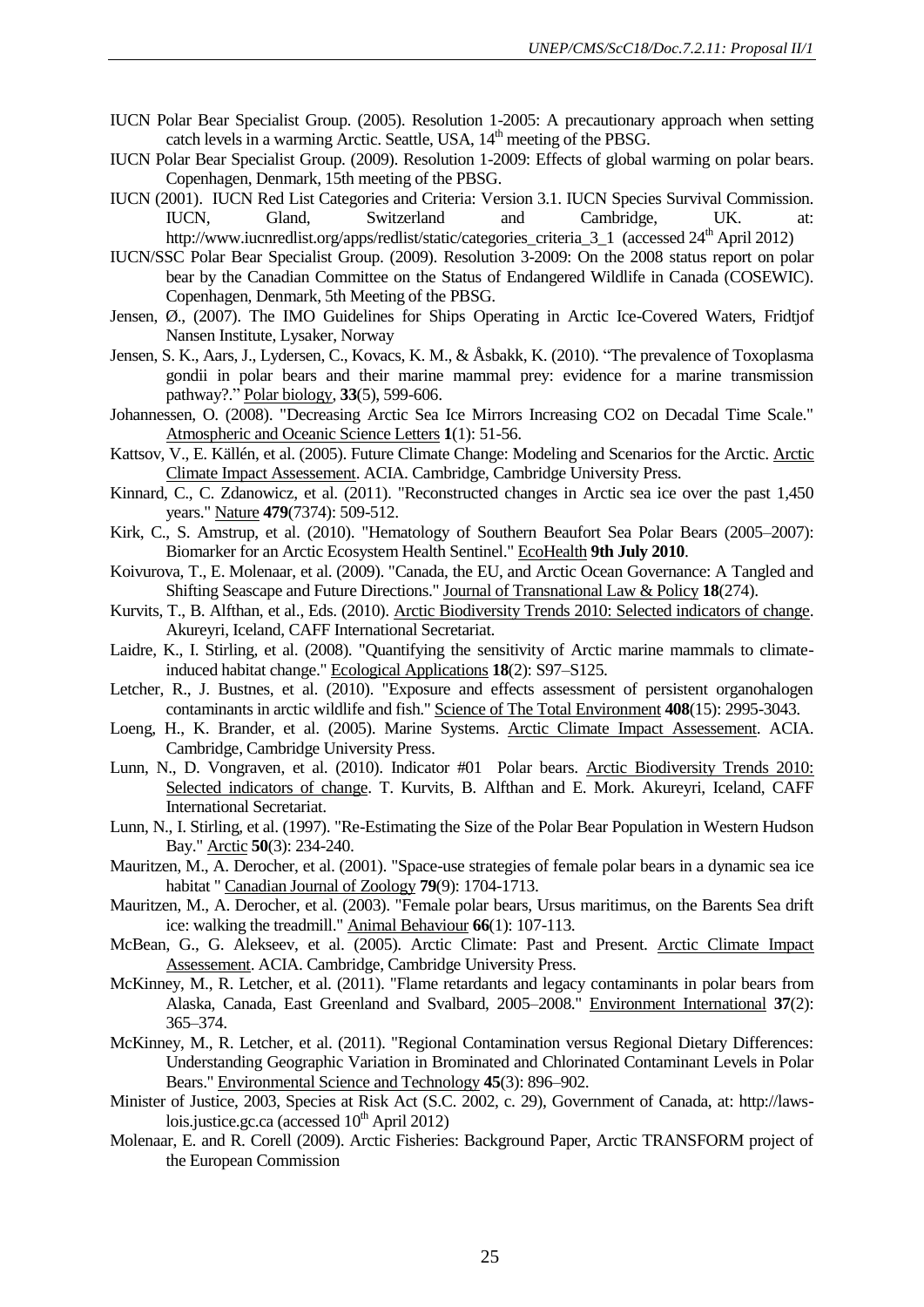- Moline, M., N. Karnovsky, et al. (2008). "High Latitude Changes in Ice Dynamics and Their Impact on Polar Marine Ecosystems." Annals of the New York Academy of Sciences **1134**(1): 267-319.
- Molnár, P., A. Derocher, et al. (2010). "Predicting survival, reproduction and abundance of polar bears under climate change." Biological Conservation **143**: 1612–1622.
- Molnár, P., A. Derocher, et al. (2011). "Predicting climate change impacts on polar bear litter size." Nature Communications **2**(186).
- Monnett, C. and J. Gleason (2006). "Observations of mortality associated with extended open-water swimming by polar bears in the Alaskan Beaufort Sea." Polar Biology **29**(8): 681-687.
- Muir, D., S. Backus, et al. (2005). "Brominated Flame Retardants in Polar Bears (Ursus maritimus) from Alaska, the Canadian Arctic, East Greenland, and Svalbard." Environmental Science and Technology **40**(2): 449–455.
- NOAA Fisheries (2012). NOAA lists ringed and bearded ice seal populations under the Endangered Species Act:: NOAA Fisheries at: http://www.nmfs.noaa.gov/mediacenter/2012/12/21\_noaa\_lists\_ringed\_and\_bearded\_ice\_seal\_pop ulations\_under\_the\_endangered\_species\_act2.html (accessed 13<sup>th</sup> March 2014)
- Norstrom, R., S. Belikov, et al. (1998). "Chlorinated hydrocarbon contaminants in polar bears from eastern Russia, North America, Greenland and Svalbard." Arch. Environ. Con. Tox. **35**: 354–367.
- Norwegian Directorate for Nature Management (2009). Report on polar bear conservation and implementation of 1973 Polar Bear Agreement, Meeting of the Parties to the Agreement on the Conservation of Polar Bears; Tromsø, Norway, at: http://www.polarbearmeeting.org/content.ap?thisId=500038377 (accessed 14<sup>th</sup> April 2012)
- O'Neill, S., T. Osborn, et al. (2008). "Using expert knowledge to assess uncertainties in future polar bear populations under climate change." Journal of Applied Ecology **45**: 1649-1659.
- Obbard, M., G. Thiemann, et al. (2010). Proceedings of the 15th Working Meeting of the IUCN/SSC Polar Bear Specialist Group. Occasional Paper No. 43. Gland, Switzerland and Cambridge, IUCN Species Survival Commission.
- Obbard, M., T. McDonald, et al. (2007). Polar Bear Population Status in Southern Hudson Bay, Canada. Reston, Virginia, U.S. Geological Survey.
- Pachauri, R. and A. Reisinger (2007). Climate change 2007: Synthesis report. Contribution of Working Groups I, II and III to the Fourth Assessment Report on the Intergovernmental Panel on Climate Change. Geneva, IPCC (Intergovernmental Panel on Climate Change).
- Parks, E., A. Derocher, et al. (2006). "Seasonal and annual movement patterns of polar bears on the sea ice of Hudson Bay" Canadian Journal of Zoology **84**(9): 1281-1294.
- Parsons, E. and L. Cornick (2011). "Sweeping scientific data under a polar bear skin rug: The IUCN and the proposed listing of polar bears under CITES Appendix I." Marine Policy **35**: 729–731.
- Parties to the 1973 Agreement on the Conservation of Polar Bears, (2009). Outcomes of the Meeting, Meeting of the Parties to the Agreement on the Conservation of Polar Bears; Tromsø, Norway, at: http://www.polarbearmeeting.org/home (accessed  $14<sup>th</sup>$  April 2012)
- Parties to the 1973 Agreement on the Conservation of Polar Bears, (2009b). Meeting Report, Meeting of the Parties to the Agreement on the Conservation of Polar Bears; Tromsø, Norway, at: http://www.polarbearmeeting.org/home (accessed 14<sup>th</sup> April 2012)
- Parties to the 1973 Agreement on the Conservation of Polar Bears (2011). Outcomes of the Meeting, Meeting of the Parties to the Agreement on the Conservation of Polar Bears, Nunavut, Canada, at: http://www.polarbearmeeting.org/home (accessed  $14<sup>th</sup>$  April 2012)
- Peacock, E., A. Derocher, et al. (2011). "Conservation and management of Canada's polar bears (Ursus maritimus) in a changing Arctic." Canadian Journal of Zoology **89**(5): 371-385.
- Polar Bear Specialist Group. (2012). "Polar bear hunting, harvesting and over-harvesting." IUCN/SSC Polar Bear Specialist Group, at: <http://pbsg.npolar.no/en/issues/threats/over-harvest.html> (downloaded  $10^{th}$  April 2012)
- Polar Bear Specialist Group. (2013). "Summary of polar bear population status as per 2013". IUCN/SSC Polar Bear Specialist Group, at: <http://pbsg.npolar.no/en/status/status-table.html> (accessed 23<sup>rd</sup>) February 2014)
- Regehr, E., C. Hunter, et al. (2009). "Survival and breeding of polar bears in the southern Beaufort Sea in relation to sea ice." Journal of Animal Ecology **79**(1): 117–127.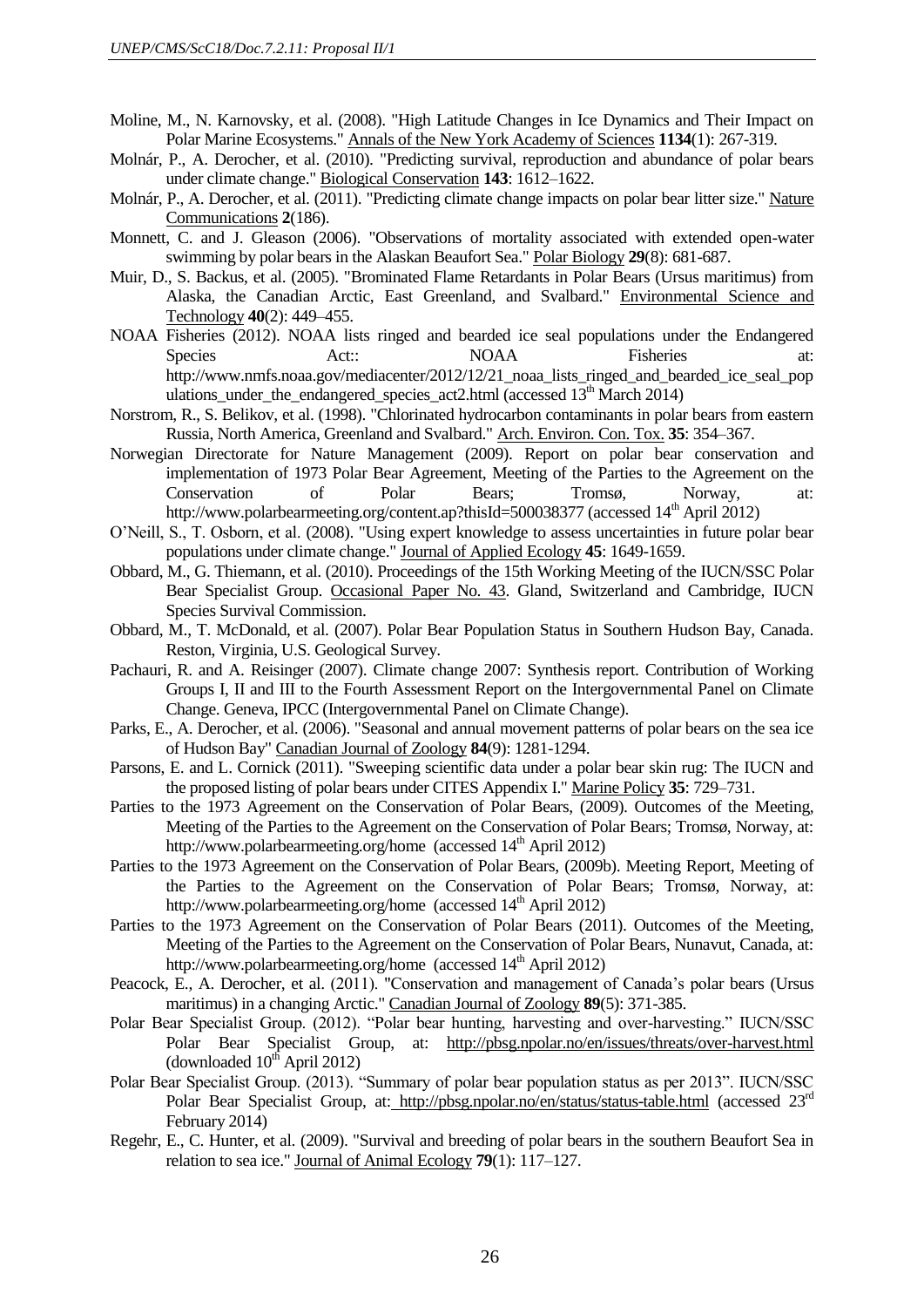- Regehr, E., N. Lunn, et al. (2007). "Effects of Earlier Sea Ice Breakup on Survival and Population Size of Polar Bears in Western Hudson Bay." The Journal of Wildlife Management **71**: 2673-2683.
- Reid, D., D. Berteaux, et al. (2013), "Mammals" in Meltofte, H. (ed.) Arctic Biodiversity Assessment: Status and trends in Arctic biodiversity, Conservation of Arctic Flora and Fauna, Akureyri
- Rengifo-Herrera, C., Ortega-Mora, L. M., Álvarez-García, G., Gómez-Bautista, M., García-Párraga, D., García-Peña, F. J., & Pedraza-Díaz, S. (2012). "Detection of *Toxoplasma gondii* antibodies in Antarctic pinnipeds." Veterinary parasitology **190**(1), 259-262.
- Rockwell, R. and L. Gormezano (2008). "The early bear gets the goose: climate change, polar bears and lesser snow geese in western Hudson Bay." Polar Biology **32**(4): 539-547.
- Rode, K., E. Peacock, et al. (2011). "A tale of two polar bear populations: ice habitat, harvest, and body condition." Population Ecology **54**(1): 3-18.
- Rode, K., S. Amstrup, et al. (2010). "Reduced body size and cub recruitment in polar bears associated with sea ice decline." Ecological Applications **20**(3): 768–782.
- Schliebe, S., K. Rode, et al. (2008). "Effects of sea ice extent and food availability on spatial and temporal distribution of polar bears during the fall open-water period in the Southern Beaufort Sea." Polar Biology **31**(8): 999-1010.
- Schliebe, S., Ø. Wiig, et al. (2008). IUCN Red List Assessment: Ursus maritimus, IUCN Red List of Threatened Species. Version 2011.2.
- Schliebe, S., T. Evans, et al. (2006). Range Wide Status Review of the Polar Bear (Ursus maritimus). Alaska, U.S. Fish and Wildlife Service.
- Smithwick, M., S. Mabury, et al. (2005). "Circumpolar Study of Perfluoroalkyl Contaminants in Polar Bears (Ursus maritimus)." Environmental Science and Technology **39**(15): 5517–5523.
- Sonne, C. (2010). "Health effects from long-range transported contaminants in Arctic top predators: An integrated review based on studies of polar bears and relevant model species." Environment International **36**(5): 461-491.
- Sonne, C., R. Letcher, et al. (2012). "Two decades of biomonitoring polar bear health in Greenland: a review." Acta Veterinaria Scandinavica **54**(0): 1-7.
- Species at Risk Public Registry (2012). Species at Risk Act Schedule 1: List of Wildlife Species at Risk, Government of Canada, at: http://www.sararegistry.gc.ca/sar/listing/schedules\_e.cfm?id=1 (accessed  $10^{th}$  April 2012)
- Stirling, I. and Derocher, A.E. (1993). "Possible impacts of climatic warming on polar bears." Arctic **46**:240-245.
- Stirling, I., and Derocher, A.E. (2012). "Effects of Climate Warming on Polar Bears: A Review of the Evidence." (invited review) Global Climate Biology **18**:2694-2706.
- Stirling, I. and C. Parkinson (2006). "Possible Effects of Climate Warming on Selected Populations of Polar Bears (Ursus maritimus) in the Canadian Arctic." Arctic **59**(3): 261-275.
- Stirling, I., and Ross, J.E. (2011). "Observations of cannibalism by polar bears (*Ursus maritimus*) on summer and autumn sea ice at Svalbard, Norway." Arctic **64**:478-482.
- Stirling, I. and Smith, T.G. (2004). "Implications of Warm Temperatures and an Unusual Rain Event on the survival of Ringed Seals on the Coast of Southeastern Baffin Island." Arctic **57**:59-67.
- Stirling, I., D. Andriasheka, et al. (1993). "Habitat preferences of polar bears in the western Canadian Arctic in late winter and spring." Polar Record **29**: 13-24.
- Stirling, I., E. Richardson, et al. (2008). "Unusual Predation Attempts of Polar Bears on Ringed Seals in the Southern Beaufort Sea: Possible Significance of Changing Spring Ice Conditions." Arctic **61**(1): 14-22.
- Stirling, I., Lunn, N.J., and Iacozza, J. 1999. Long-term trends in the population ecology of polar bears in western Hudson Bay in relation to climatic change. Arctic **52**:294-306.
- Stirling, I., N. Lunn, et al. (2004). "Polar Bear Distribution and Abundance on the Southwestern Hudson Bay Coast during Open Water Season, in Relation to Population Trends and Annual Ice Patterns." Arctic **57**(1): 15-26.
- Stirling, I., T. Mcdonald, et al. (2011). "Polar bear population status in the northern Beaufort Sea, Canada, 1971–2006." Ecological Applications **21**(3): 859–876.
- Stroeve, J., M. Serreze, et al. (2012). "The Arctic's rapidly shrinking sea ice cover: a research synthesis." Climatic Change **110**(3): 1005-1027.